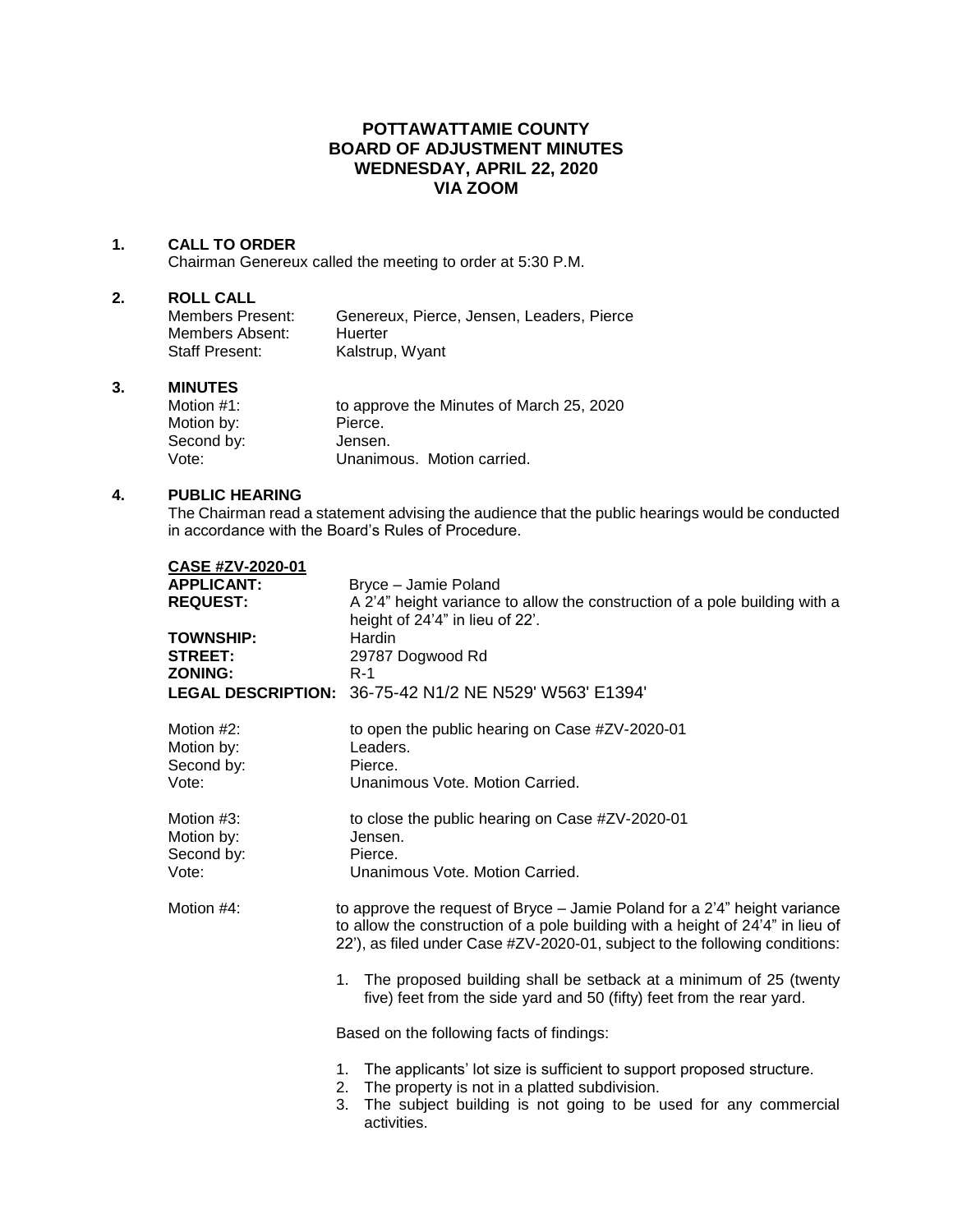|                                                                                           | impacts on the line of sight for which the height restriction was<br>adopted.                                                                                                                                                                                                                                                                                                                                                                                                                                                                                                                                                                                                                                                                                                               |
|-------------------------------------------------------------------------------------------|---------------------------------------------------------------------------------------------------------------------------------------------------------------------------------------------------------------------------------------------------------------------------------------------------------------------------------------------------------------------------------------------------------------------------------------------------------------------------------------------------------------------------------------------------------------------------------------------------------------------------------------------------------------------------------------------------------------------------------------------------------------------------------------------|
| Motion by:<br>Second by:<br>Vote:                                                         | Jensen.<br>Pierce.<br>Ayes - Jensen, Pierce, Genereux, Leaders. Motion Carried.                                                                                                                                                                                                                                                                                                                                                                                                                                                                                                                                                                                                                                                                                                             |
| <b>CASE #ZV-2020-02</b><br><b>APPLICANT:</b><br><b>PROPERTY OWNER:</b><br><b>REQUEST:</b> | Pottawattamie County, Iowa<br>Connie D Crispin<br>A variance to create a parcel of land in an A-3 (River Front and Ag<br>Production) to sell the property to Pottawattamie County, Iowa through<br>the Hazard Mitigation Grant Program.                                                                                                                                                                                                                                                                                                                                                                                                                                                                                                                                                     |
| <b>TOWNSHIP:</b><br><b>STREET:</b><br><b>ZONING:</b><br><b>LEGAL DESCRIPTION:</b>         | Rockford<br>31699 140 <sup>th</sup> St<br>A-3 (River Front & Ag Production) District<br>16-77-44 SW NW                                                                                                                                                                                                                                                                                                                                                                                                                                                                                                                                                                                                                                                                                      |
| Motion #5:<br>Motion by:<br>Second by:<br>Vote:                                           | to open the public hearing on Case #ZV-2020-02<br>Jensen.<br>Pierce.<br>Unanimous Vote. Motion Carried.                                                                                                                                                                                                                                                                                                                                                                                                                                                                                                                                                                                                                                                                                     |
| Motion #6:<br>Motion by:<br>Second by:<br>Vote:                                           | to close the public hearing on Case #ZV-2020-02<br>Jensen.<br>Leaders.<br>Unanimous Vote. Motion Carried.                                                                                                                                                                                                                                                                                                                                                                                                                                                                                                                                                                                                                                                                                   |
| Motion #7:                                                                                | to approve the request of Connie D Crispin for variance to create a<br>parcel of land in an A-3 (River Front and Ag Production) to sell the<br>property to Pottawattamie County, Iowa through the Hazard Mitigation<br>Grant Program, as filed under Case #ZV-2020-02, subject to the<br>following conditions:                                                                                                                                                                                                                                                                                                                                                                                                                                                                              |
|                                                                                           | The variance to create parcels in an A-3 zoning district and the lot<br>1.<br>size variance is granted for the sole purpose of allowing Parcel<br>20042 and Parcel 20048 to be severed from PIN774416100007.<br>The survey to create Parcel 20042 and Parcel 20048 must be<br>2.<br>completed and recorded prior to the County's remittance of the<br>Hazard Mitigation Grant Program Application in June 2020. The<br>deeds to create Parcel 20042 and Parcel 20048 shall be recorded<br>with an approved Sketch Plat Application prior to closing if the<br>applicant proceeds with the HMGP. Failure on the part of the<br>property owner to record said deeds will automatically void this<br>variance approval.<br>3.<br>Parcel 20042 and Parcel 20048 shall not be sold as a separate |
|                                                                                           | parcel other than to Pottawattamie County. In the event Parcels<br>20042 and 20048 are not acquired by Pottawattamie County<br>through the Hazard Mitigation Grant Program, the property owner<br>shall record a deed that describes Parcel 20042 and Parcel 20048<br>or another adjacent parcel and contains the following language:<br>For Zoning, Subdivision, Taxation and Assessment purposes the<br>described properties shall be considered one parcel.                                                                                                                                                                                                                                                                                                                              |

4. The aforementioned facts reduce the potential visual and aesthetic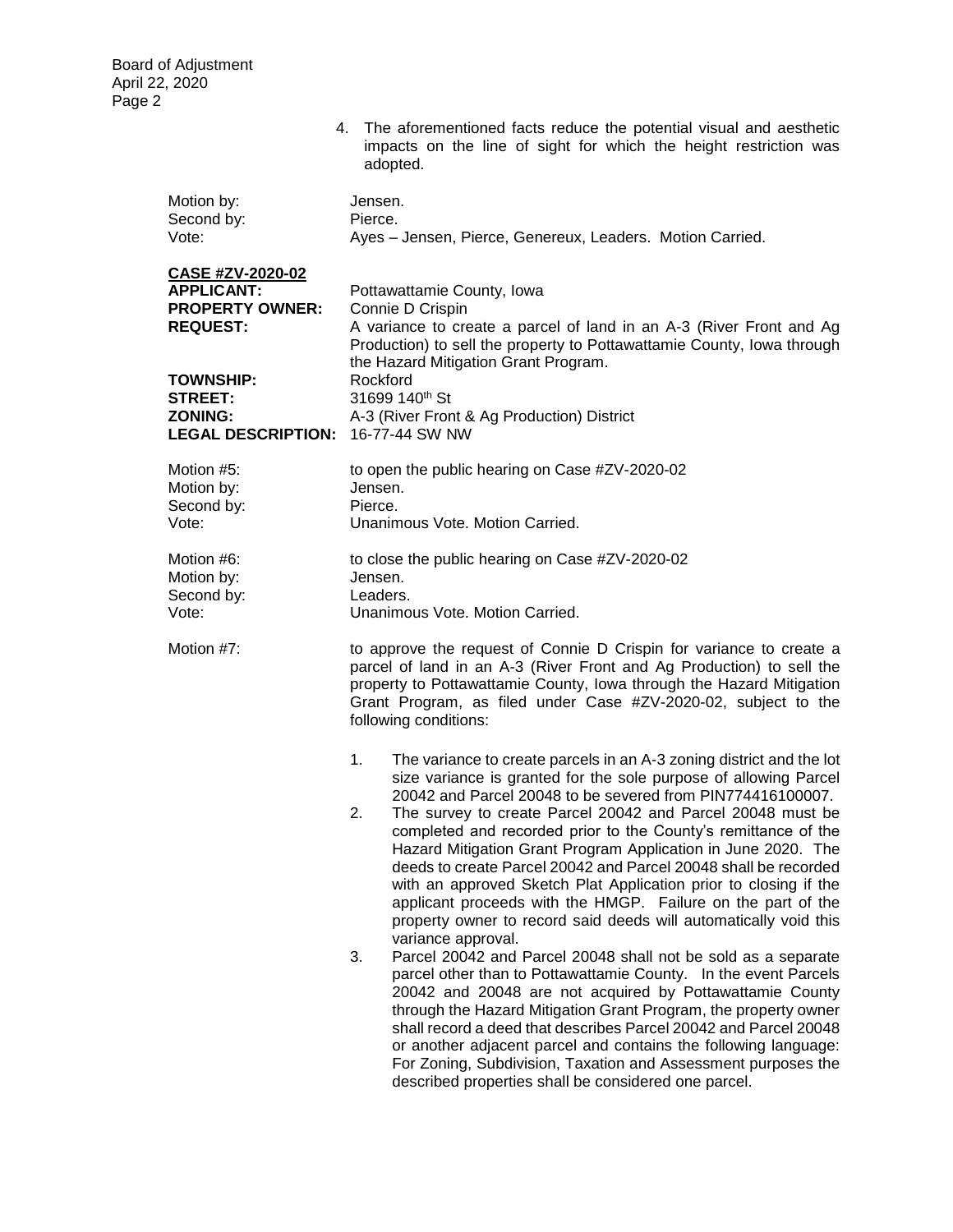|                                                                                           | based on the following findings of fact:<br>The division of the subject property is for the sole purpose of<br>1.<br>allowing the property owner to participate in the Hazard Mitigation<br>Grant Program. The acquisition of the property by the County will<br>remove a dwelling and farm structures from the Floodplain, which<br>will remove the occupants and structures from harm's way in<br>future flood event.<br>The granting of this variance does not serve as a mere<br>2.<br>convenience to the property owners.<br>The granting of this variance will not impair the general purpose<br>3.<br>and intent of the Zoning Ordinance.<br>The granting of this variance will not impair adequate supply of<br>4.<br>light and air to adjacent properties; will not increase the hazard<br>from fire and other damages to said property; will not diminish any<br>property values; will not increase the congestion of traffic hazards<br>on public roads; and will not impair the public health, safety and<br>general welfare of the inhabitants of the County.<br>5.<br>The granting of this variance is not based on nonconforming uses<br>of land, nor will it allow a use that is not permitted by the Zoning<br>Ordinance. |
|-------------------------------------------------------------------------------------------|--------------------------------------------------------------------------------------------------------------------------------------------------------------------------------------------------------------------------------------------------------------------------------------------------------------------------------------------------------------------------------------------------------------------------------------------------------------------------------------------------------------------------------------------------------------------------------------------------------------------------------------------------------------------------------------------------------------------------------------------------------------------------------------------------------------------------------------------------------------------------------------------------------------------------------------------------------------------------------------------------------------------------------------------------------------------------------------------------------------------------------------------------------------------------------------------------------------------------------------------|
| CASE #ZV-2020-03<br><b>APPLICANT:</b><br><b>PROPERTY OWNER:</b><br><b>REQUEST:</b>        | Pottawattamie County, Iowa<br>Connie D Crispin<br>A variance to create a parcel of land in an A-3 (River Front and Ag<br>Production) which also consists of less than 2 acres, is less than 175'<br>wide and/or is less than 300' deep to sell the property to Pottawattamie<br>County, Iowa through the Hazard Mitigation Grant Program.                                                                                                                                                                                                                                                                                                                                                                                                                                                                                                                                                                                                                                                                                                                                                                                                                                                                                                  |
| <b>TOWNSHIP:</b><br><b>STREET:</b><br><b>ZONING:</b><br>LEGAL DESCRIPTION: 16-77-44 SW NW | Rockford<br>140 <sup>th</sup> St<br>A-3 (River Front & Ag Production) District                                                                                                                                                                                                                                                                                                                                                                                                                                                                                                                                                                                                                                                                                                                                                                                                                                                                                                                                                                                                                                                                                                                                                             |
| Motion #8:<br>Motion by:<br>Second by:<br>Vote:                                           | to open the public hearing on Case #ZV-2020-03<br>Jensen.<br>Pierce.<br>Unanimous Vote. Motion Carried.                                                                                                                                                                                                                                                                                                                                                                                                                                                                                                                                                                                                                                                                                                                                                                                                                                                                                                                                                                                                                                                                                                                                    |
| Motion #9:<br>Motion by:<br>Second by:<br>Vote:                                           | to close the public hearing on Case #ZV-2020-03<br>Jensen.<br>Leaders.<br>Unanimous Vote. Motion Carried.                                                                                                                                                                                                                                                                                                                                                                                                                                                                                                                                                                                                                                                                                                                                                                                                                                                                                                                                                                                                                                                                                                                                  |
| Motion #10:                                                                               | to approve the request of Connie D Crispin to create a parcel of land in<br>an A-3 (River Front and Ag Production) which also consists of less than<br>2 acres, is less than 175' wide and/or is less than 300' deep to sell the<br>property to Pottawattamie County, Iowa through the Hazard Mitigation<br>Grant Program, as filed under Case #ZV-2020-03, subject to the<br>following conditions:<br>The variance to create parcels in an A-3 zoning district and the lot<br>1.<br>size variance is granted for the sole purpose of allowing Parcel<br>20042 and Parcel 20048 to be severed from PIN774416100007.<br>The survey to create Parcel 20042 and Parcel 20048 must be<br>2.<br>completed and recorded prior to the County's remittance of the<br>Hazard Mitigation Grant Program Application in June 2020. The<br>deeds to create Parcel 20042 and Parcel 20048 shall be recorded<br>with an approved Sketch Plat Application prior to closing if the                                                                                                                                                                                                                                                                          |

applicant proceeds with the HMGP. Failure on the part of the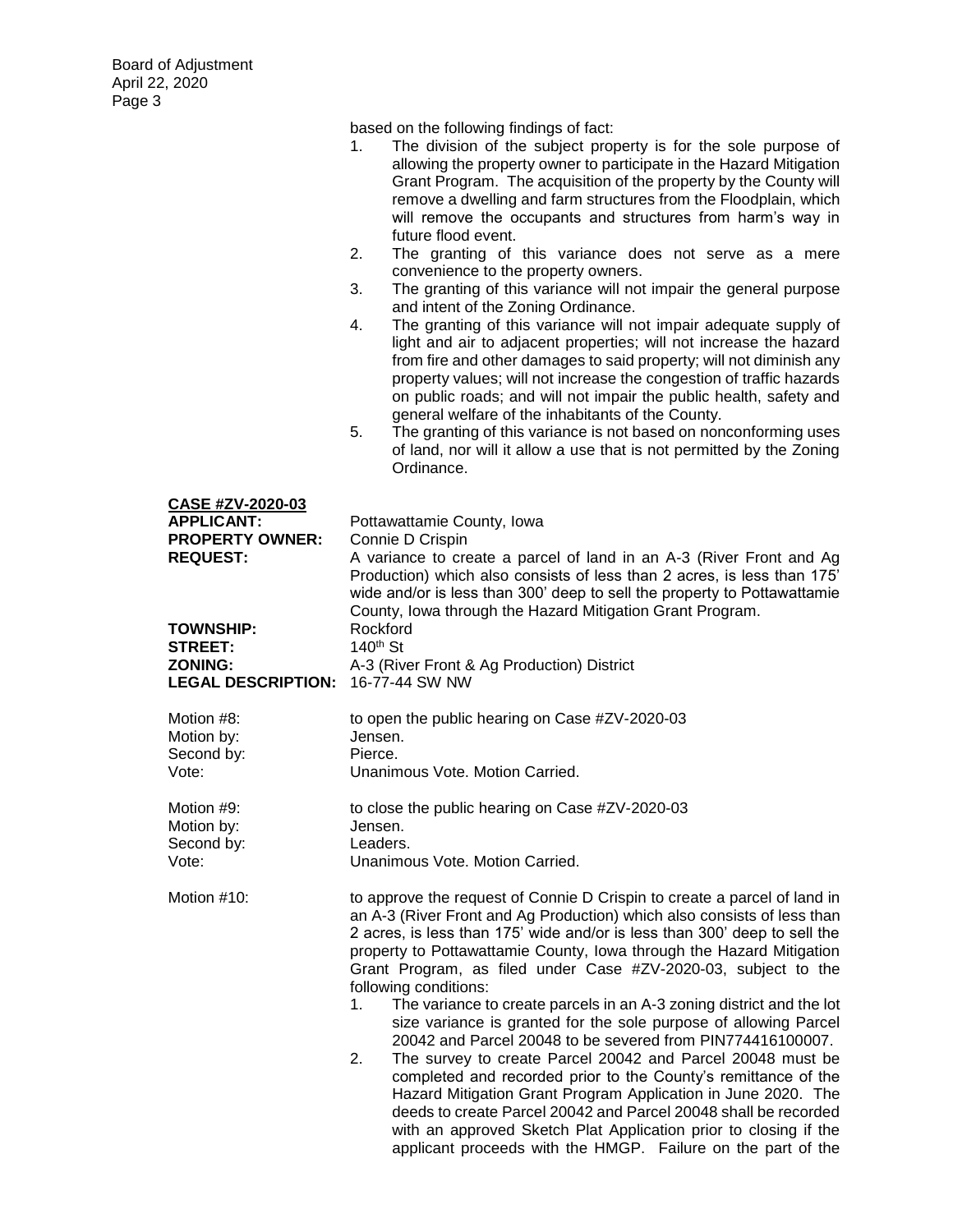property owner to record said deeds will automatically void this variance approval.

3. Parcel 20042 and Parcel 20048 shall not be sold as a separate parcel other than to Pottawattamie County. In the event Parcels 20042 and 20048 are not acquired by Pottawattamie County through the Hazard Mitigation Grant Program, the property owner shall record a deed that describes Parcel 20042 and Parcel 20048 or another adjacent parcel and contains the following language: For Zoning, Subdivision, Taxation and Assessment purposes the described properties shall be considered one parcel.

- 1. The division of the subject property is for the sole purpose of allowing the property owner to participate in the Hazard Mitigation Grant Program. The acquisition of the property by the County will remove a dwelling and farm structures from the Floodplain, which will remove the occupants and structures from harm's way in future flood event.
- 2. The granting of this variance does not serve as a mere convenience to the property owners.
- 3. The granting of this variance will not impair the general purpose and intent of the Zoning Ordinance.
- 4. The granting of this variance will not impair adequate supply of light and air to adjacent properties; will not increase the hazard from fire and other damages to said property; will not diminish any property values; will not increase the congestion of traffic hazards on public roads; and will not impair the public health, safety and general welfare of the inhabitants of the County.
- 5. The granting of this variance is not based on nonconforming uses of land, nor will it allow a use that is not permitted by the Zoning Ordinance.

| <b>CASE #ZV-2020-04</b>                 |                                                                                                                                                                                                                                                                                                                  |
|-----------------------------------------|------------------------------------------------------------------------------------------------------------------------------------------------------------------------------------------------------------------------------------------------------------------------------------------------------------------|
| <b>APPLICANT:</b>                       | Pottawattamie County, Iowa                                                                                                                                                                                                                                                                                       |
| <b>PROPERTY OWNER:</b>                  | Rockford Farms Inc.                                                                                                                                                                                                                                                                                              |
| <b>REQUEST:</b>                         | A variance to create a parcel of land in an A-3 (River Front and Ag<br>Production) to sell the property to Pottawattamie County, Iowa through<br>the Hazard Mitigation Grant Program.                                                                                                                            |
| <b>TOWNSHIP:</b>                        | Rockford                                                                                                                                                                                                                                                                                                         |
| STREET:                                 | 31938 130th St                                                                                                                                                                                                                                                                                                   |
| <b>ZONING:</b>                          | A-3 (River Front & Ag Production) District                                                                                                                                                                                                                                                                       |
| <b>LEGAL DESCRIPTION:</b>               | 18-77-44 NE NE                                                                                                                                                                                                                                                                                                   |
|                                         |                                                                                                                                                                                                                                                                                                                  |
| Motion #11:                             | to open the public hearing on Case #ZV-2020-04                                                                                                                                                                                                                                                                   |
| Motion by:                              | Jensen.                                                                                                                                                                                                                                                                                                          |
| Second by:                              | Pierce.                                                                                                                                                                                                                                                                                                          |
| Vote:                                   | Unanimous Vote, Motion Carried.                                                                                                                                                                                                                                                                                  |
| Motion #12:<br>Motion by:<br>Second by: | to close the public hearing on Case #ZV-2020-04<br>Jensen.<br>Leaders.                                                                                                                                                                                                                                           |
| Vote:                                   | Unanimous Vote. Motion Carried.                                                                                                                                                                                                                                                                                  |
|                                         |                                                                                                                                                                                                                                                                                                                  |
| Motion #13:                             | to approve the request of Rockford Farms Inc for variance to create a<br>parcel of land in an A-3 (River Front and Ag Production) to sell the<br>property to Pottawattamie County, Iowa through the Hazard Mitigation<br>Grant Program, as filed under Case #ZV-2020-04, subject to the<br>following conditions: |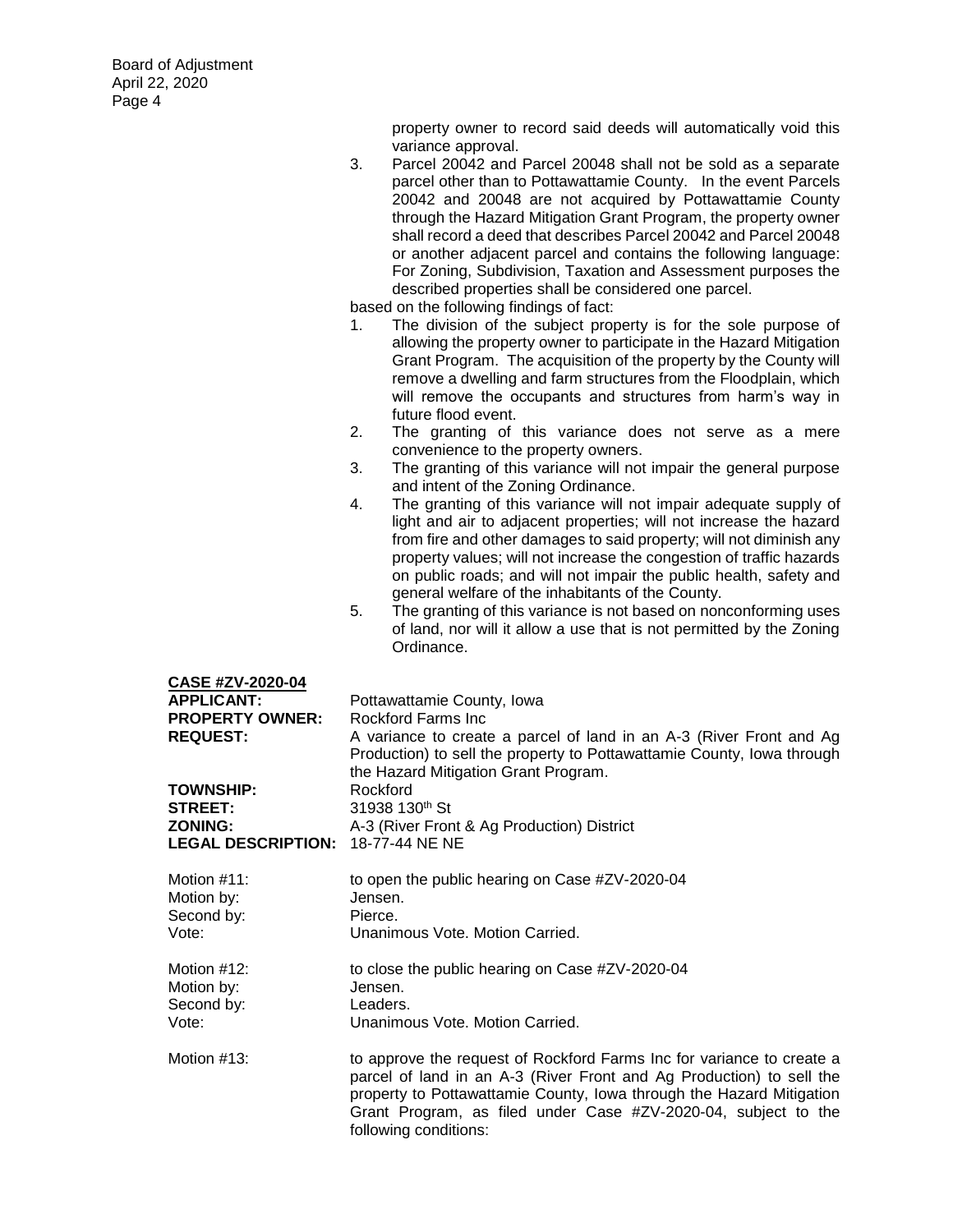**CASE #ZV-2020-05**

- 1. The variance to create parcels in an A-3 zoning district and the lot size variance is granted for the sole purpose of allowing Parcel 20047, 20052, 20053 and 20054 to be severed from PIN 7744 18 200 002.
- 2. The survey to create Parcels 20047, 20052, 20053 and 20054 must be completed and recorded prior to the County's remittance of the Hazard Mitigation Grant Program Application in June 2020. The deeds to create Parcel 20047, 20052, 20053 and Parcel 20054 shall be recorded with an approved Sketch Plat Application prior to closing if the applicant proceeds with the HMGP. Failure on the part of the property owner to record said deeds will automatically void this variance approval.
- 3. Parcel 20047, 20052, 20053 and 20054 shall not be sold as a separate parcel other than to Pottawattamie County. In the event Parcels 20047, 20052, 20053 and 20054 are not acquired by Pottawattamie County through the Hazard Mitigation Grant Program, the property owner shall record a deed that describes Parcels 20047, 20052, 20053 and 20054 or another adjacent parcel and contains the following language: For Zoning, Subdivision, Taxation and Assessment purposes the described properties shall be considered one parcel.

- 1. The division of the subject property is for the sole purpose of allowing the property owner to participate in the Hazard Mitigation Grant Program. The acquisition of the property by the County will remove a dwelling and farm structures from the Floodplain, which will remove the occupants and structures from harm's way in future flood event.
	- 2. The granting of this variance does not serve as a mere convenience to the property owners.
	- 3. The granting of this variance will not impair the general purpose and intent of the Zoning Ordinance.
	- 4. The granting of this variance will not impair adequate supply of light and air to adjacent properties; will not increase the hazard from fire and other damages to said property; will not diminish any property values; will not increase the congestion of traffic hazards on public roads; and will not impair the public health, safety and general welfare of the inhabitants of the County.
	- 5. The granting of this variance is not based on nonconforming uses of land, nor will it allow a use that is not permitted by the Zoning Ordinance.

| <b>UASE #ZV-ZUZU-US</b>      |                                                                                                                                                                                                                  |
|------------------------------|------------------------------------------------------------------------------------------------------------------------------------------------------------------------------------------------------------------|
| <b>APPLICANT:</b>            | Pottawattamie County, Iowa                                                                                                                                                                                       |
| <b>PROPERTY OWNER:</b>       | Rockford Farms Inc.                                                                                                                                                                                              |
| <b>REQUEST:</b>              | A variance to create a parcel of land in an A-3 (River Front and Ag                                                                                                                                              |
|                              | Production) which also consists of less than 2 acres, is less than 175'<br>wide and/or is less than 300' deep to sell the property to Pottawattamie<br>County, Iowa through the Hazard Mitigation Grant Program. |
| <b>TOWNSHIP:</b>             | Rockford                                                                                                                                                                                                         |
| <b>STREET:</b>               | $130th$ St                                                                                                                                                                                                       |
| <b>ZONING:</b>               | A-3 (River Front & Ag Production) District                                                                                                                                                                       |
| <b>LEGAL DESCRIPTION:</b>    | 18-77-44 NE NE                                                                                                                                                                                                   |
| Motion $#14$ :<br>Motion by: | to open the public hearing on Case #ZV-2020-05<br>Jensen.                                                                                                                                                        |
| Second by:                   | Pierce.                                                                                                                                                                                                          |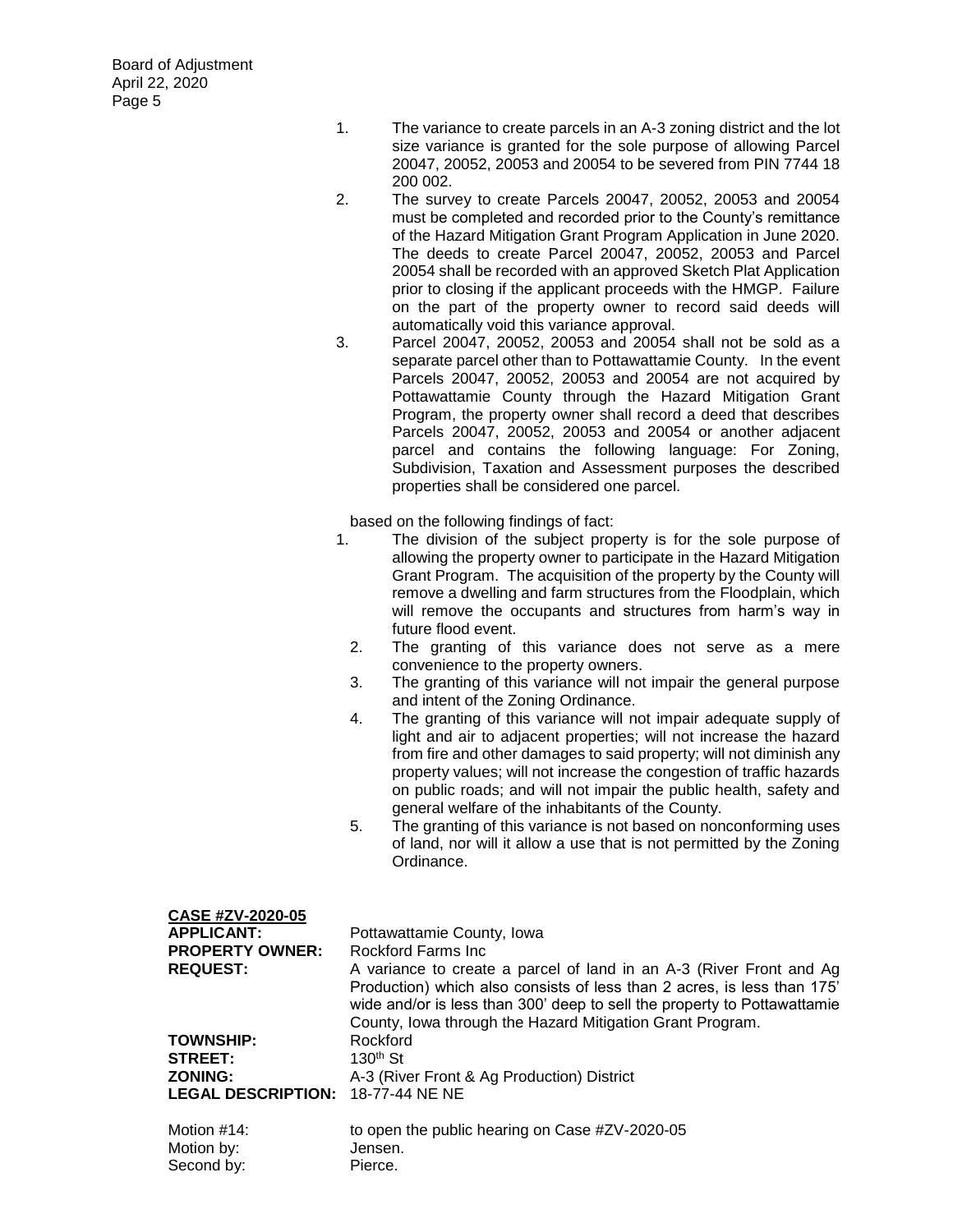| Vote:                                            | Unanimous Vote. Motion Carried.                                                                                                                                                                                                                                                                                                                                                                                                                                                                                                                                                                                   |
|--------------------------------------------------|-------------------------------------------------------------------------------------------------------------------------------------------------------------------------------------------------------------------------------------------------------------------------------------------------------------------------------------------------------------------------------------------------------------------------------------------------------------------------------------------------------------------------------------------------------------------------------------------------------------------|
| Motion #15:<br>Motion by:<br>Second by:<br>Vote: | to close the public hearing on Case #ZV-2020-05<br>Jensen.<br>Leaders.<br>Unanimous Vote. Motion Carried.                                                                                                                                                                                                                                                                                                                                                                                                                                                                                                         |
|                                                  |                                                                                                                                                                                                                                                                                                                                                                                                                                                                                                                                                                                                                   |
| Motion #16:                                      | to approve the request of Rockford Farms Inc for variance to create a<br>parcel of land in an A-3 (River Front and Ag Production) which also<br>consists of less than 2 acres, is less than 175' wide and/or is less than<br>300' deep to sell the property to Pottawattamie County, lowa through the<br>Hazard Mitigation Grant Program, as filed under Case #ZV-2020-05,<br>subject to the following conditions:                                                                                                                                                                                                |
|                                                  | 1.<br>The variance to create parcels in an A-3 zoning district and the lot<br>size variance is granted for the sole purpose of allowing Parcel<br>20047, 20052, 20053 and 20054 to be severed from PIN 7744 18<br>200 002.                                                                                                                                                                                                                                                                                                                                                                                        |
|                                                  | 2.<br>The survey to create Parcels 20047, 20052, 20053 and 20054<br>must be completed and recorded prior to the County's remittance<br>of the Hazard Mitigation Grant Program Application in June 2020.<br>The deeds to create Parcel 20047, 20052, 20053 and Parcel<br>20054 shall be recorded with an approved Sketch Plat Application<br>prior to closing if the applicant proceeds with the HMGP. Failure<br>on the part of the property owner to record said deeds will<br>automatically void this variance approval.                                                                                        |
|                                                  | 3.<br>Parcel 20047, 20052, 20053 and 20054 shall not be sold as a<br>separate parcel other than to Pottawattamie County. In the event<br>Parcels 20047, 20052, 20053 and 20054 are not acquired by<br>Pottawattamie County through the Hazard Mitigation Grant<br>Program, the property owner shall record a deed that describes<br>Parcels 20047, 20052, 20053 and 20054 or another adjacent<br>parcel and contains the following language: For Zoning,<br>Subdivision, Taxation and Assessment purposes the described<br>properties shall be considered one parcel.<br>based on the following findings of fact: |
|                                                  | The division of the subject property is for the sole purpose of<br>1.<br>allowing the property owner to participate in the Hazard Mitigation<br>Grant Program. The acquisition of the property by the County will<br>remove a dwelling and farm structures from the Floodplain, which<br>will remove the occupants and structures from harm's way in<br>future flood event.                                                                                                                                                                                                                                       |
|                                                  | 2.<br>The granting of this variance does not serve as a mere<br>convenience to the property owners.                                                                                                                                                                                                                                                                                                                                                                                                                                                                                                               |
|                                                  | 3.<br>The granting of this variance will not impair the general purpose<br>and intent of the Zoning Ordinance.                                                                                                                                                                                                                                                                                                                                                                                                                                                                                                    |
|                                                  | 4.<br>The granting of this variance will not impair adequate supply of<br>light and air to adjacent properties; will not increase the hazard<br>from fire and other damages to said property; will not diminish any<br>property values; will not increase the congestion of traffic hazards<br>on public roads; and will not impair the public health, safety and<br>general welfare of the inhabitants of the County.                                                                                                                                                                                            |
|                                                  | 5.<br>The granting of this variance is not based on nonconforming uses<br>of land, nor will it allow a use that is not permitted by the Zoning<br>Ordinance.                                                                                                                                                                                                                                                                                                                                                                                                                                                      |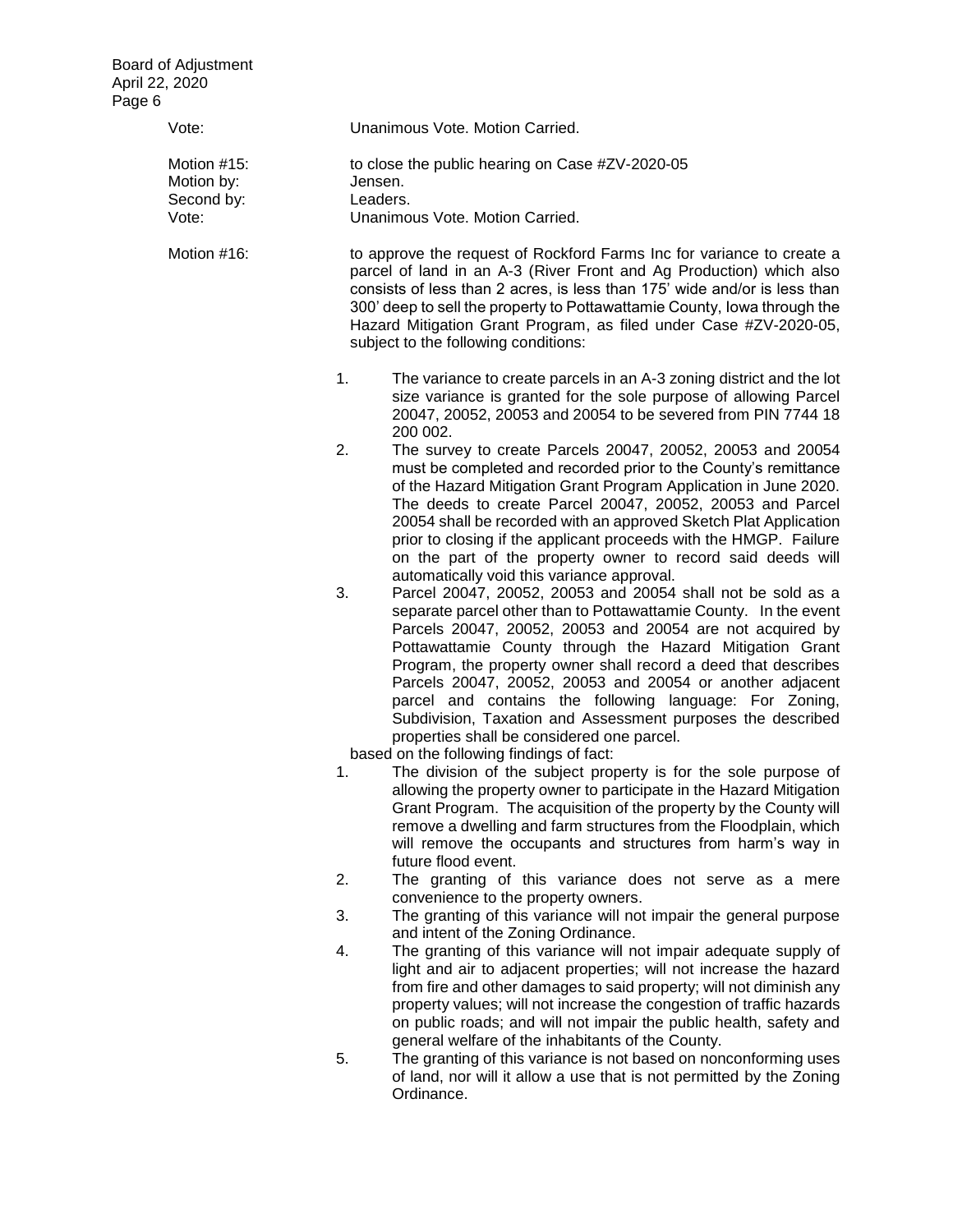| <b>CASE #ZV-2020-06</b><br><b>APPLICANT:</b><br><b>PROPERTY OWNER:</b><br><b>REQUEST:</b><br><b>TOWNSHIP:</b><br><b>STREET:</b><br><b>ZONING:</b><br><b>LEGAL DESCRIPTION:</b> | Pottawattamie County, Iowa<br>Rockford Farms Inc.<br>A variance to create a parcel of land in an A-3 (River Front and Ag<br>Production) which also consists of less than 2 acres, is less than 175'<br>wide and/or is less than 300' deep to sell the property to Pottawattamie<br>County, Iowa through the Hazard Mitigation Grant Program.<br>Rockford<br>130 <sup>th</sup> St<br>A-3 (River Front & Ag Production) District<br>18-77-44 NE NE                                                                                                                                                                                                                                                                                                                                                                                                                                                                                                                                                                                                                                                                                                                                                                                                                                                                                                                                                                                                                                                                                                                                                                                                                                                                          |  |  |
|--------------------------------------------------------------------------------------------------------------------------------------------------------------------------------|---------------------------------------------------------------------------------------------------------------------------------------------------------------------------------------------------------------------------------------------------------------------------------------------------------------------------------------------------------------------------------------------------------------------------------------------------------------------------------------------------------------------------------------------------------------------------------------------------------------------------------------------------------------------------------------------------------------------------------------------------------------------------------------------------------------------------------------------------------------------------------------------------------------------------------------------------------------------------------------------------------------------------------------------------------------------------------------------------------------------------------------------------------------------------------------------------------------------------------------------------------------------------------------------------------------------------------------------------------------------------------------------------------------------------------------------------------------------------------------------------------------------------------------------------------------------------------------------------------------------------------------------------------------------------------------------------------------------------|--|--|
| Motion #17:<br>Motion by:<br>Second by:<br>Vote:                                                                                                                               | to open the public hearing on Case #ZV-2020-06<br>Jensen.<br>Pierce.<br>Unanimous Vote. Motion Carried.                                                                                                                                                                                                                                                                                                                                                                                                                                                                                                                                                                                                                                                                                                                                                                                                                                                                                                                                                                                                                                                                                                                                                                                                                                                                                                                                                                                                                                                                                                                                                                                                                   |  |  |
| Motion #18:<br>Motion by:<br>Second by:<br>Vote:                                                                                                                               | to close the public hearing on Case #ZV-2020-06<br>Jensen.<br>Leaders.<br>Unanimous Vote. Motion Carried.                                                                                                                                                                                                                                                                                                                                                                                                                                                                                                                                                                                                                                                                                                                                                                                                                                                                                                                                                                                                                                                                                                                                                                                                                                                                                                                                                                                                                                                                                                                                                                                                                 |  |  |
| Motion #19:                                                                                                                                                                    | to approve the request of Rockford Farms Inc for variance to create a<br>parcel of land in an A-3 (River Front and Ag Production) which also<br>consists of less than 2 acres, is less than 175' wide and/or is less than<br>300' deep to sell the property to Pottawattamie County, lowa through the<br>Hazard Mitigation Grant Program, as filed under Case #ZV-2020-06,<br>subject to the following conditions:                                                                                                                                                                                                                                                                                                                                                                                                                                                                                                                                                                                                                                                                                                                                                                                                                                                                                                                                                                                                                                                                                                                                                                                                                                                                                                        |  |  |
| 2.<br>3.                                                                                                                                                                       | 1.<br>The variance to create parcels in an A-3 zoning district and the lot<br>size variance is granted for the sole purpose of allowing Parcel<br>20047, 20052, 20053 and 20054 to be severed from PIN 7744 18<br>200 002.<br>The survey to create Parcels 20047, 20052, 20053 and 20054<br>must be completed and recorded prior to the County's remittance<br>of the Hazard Mitigation Grant Program Application in June 2020.<br>The deeds to create Parcel 20047, 20052, 20053 and Parcel<br>20054 shall be recorded with an approved Sketch Plat Application<br>prior to closing if the applicant proceeds with the HMGP. Failure<br>on the part of the property owner to record said deeds will<br>automatically void this variance approval.<br>Parcel 20047, 20052, 20053 and 20054 shall not be sold as a<br>separate parcel other than to Pottawattamie County. In the event<br>Parcels 20047, 20052, 20053 and 20054 are not acquired by<br>Pottawattamie County through the Hazard Mitigation Grant<br>Program, the property owner shall record a deed that describes<br>Parcels 20047, 20052, 20053 and 20054 or another adjacent<br>parcel and contains the following language: For Zoning,<br>Subdivision, Taxation and Assessment purposes the described<br>properties shall be considered one parcel.<br>based on the following findings of fact:<br>1.<br>The division of the subject property is for the sole purpose of<br>allowing the property owner to participate in the Hazard Mitigation<br>Grant Program. The acquisition of the property by the County will<br>remove a dwelling and farm structures from the Floodplain, which<br>will remove the occupants and structures from harm's way in |  |  |

future flood event.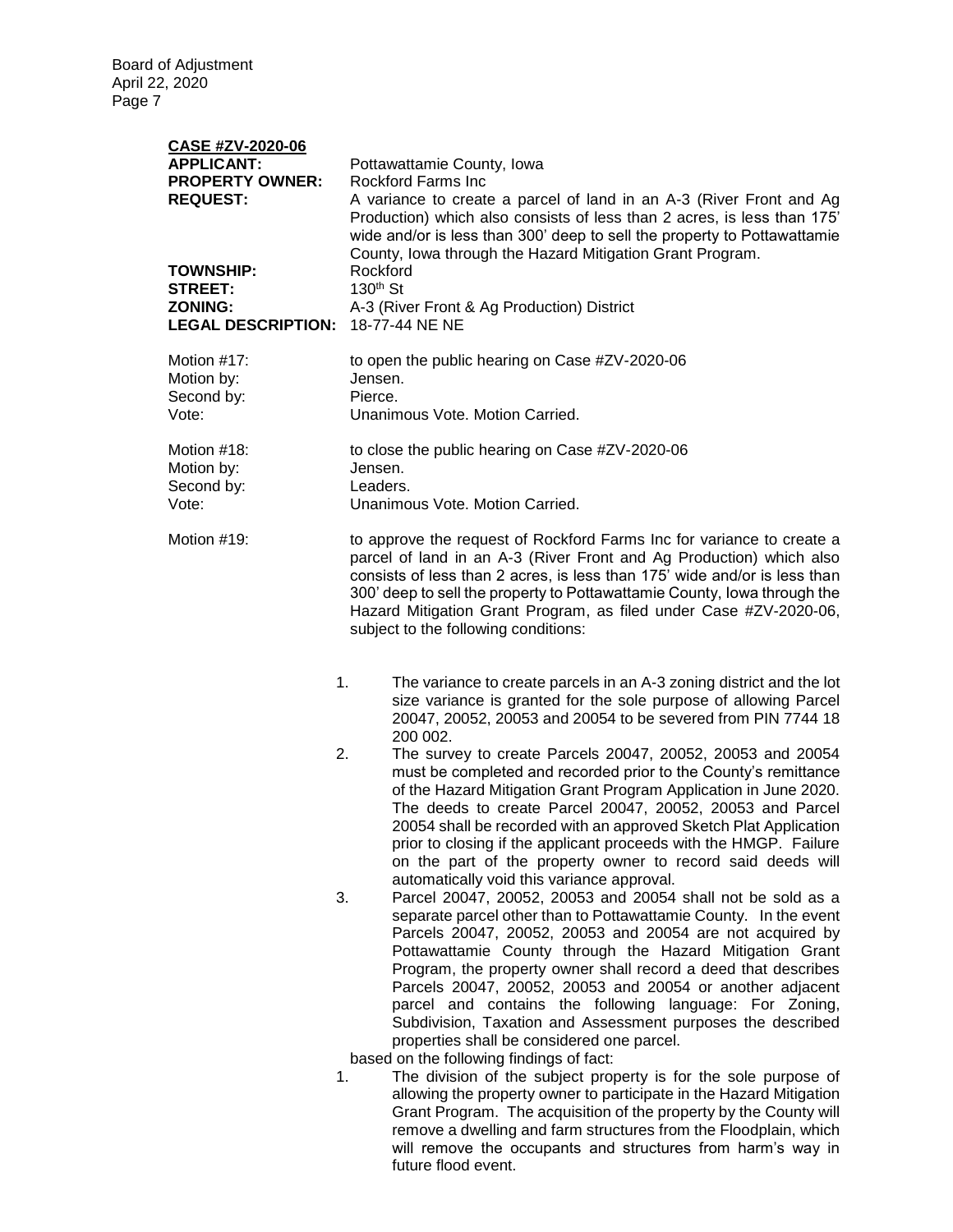|                                                                                                                                 | 2.                               | The granting of this variance does not serve as a mere<br>convenience to the property owners.                                                                                                                                                                                                                                                                                                                                                                                                                                                                              |
|---------------------------------------------------------------------------------------------------------------------------------|----------------------------------|----------------------------------------------------------------------------------------------------------------------------------------------------------------------------------------------------------------------------------------------------------------------------------------------------------------------------------------------------------------------------------------------------------------------------------------------------------------------------------------------------------------------------------------------------------------------------|
|                                                                                                                                 | 3.                               | The granting of this variance will not impair the general purpose<br>and intent of the Zoning Ordinance.                                                                                                                                                                                                                                                                                                                                                                                                                                                                   |
|                                                                                                                                 | 4.<br>5.                         | The granting of this variance will not impair adequate supply of<br>light and air to adjacent properties; will not increase the hazard<br>from fire and other damages to said property; will not diminish any<br>property values; will not increase the congestion of traffic hazards<br>on public roads; and will not impair the public health, safety and<br>general welfare of the inhabitants of the County.<br>The granting of this variance is not based on nonconforming uses<br>of land, nor will it allow a use that is not permitted by the Zoning<br>Ordinance. |
| <b>CASE #ZV-2020-07</b><br><b>APPLICANT:</b><br><b>PROPERTY OWNER:</b><br><b>REQUEST:</b><br><b>TOWNSHIP:</b><br><b>STREET:</b> | Rockford<br>130 <sup>th</sup> St | Pottawattamie County, Iowa<br><b>Rockford Farms Inc</b><br>A variance to create a parcel of land in an A-3 (River Front and Ag<br>Production) which also consists of less than 2 acres, is less than 175'<br>wide and/or is less than 300' deep to sell the property to Pottawattamie<br>County, Iowa through the Hazard Mitigation Grant Program.                                                                                                                                                                                                                         |
| <b>ZONING:</b><br><b>LEGAL DESCRIPTION:</b>                                                                                     |                                  | A-3 (River Front & Ag Production) District<br>18-77-44 NE NE                                                                                                                                                                                                                                                                                                                                                                                                                                                                                                               |
| Motion #20:<br>Motion by:<br>Second by:<br>Vote:                                                                                | Jensen.<br>Pierce.               | to open the public hearing on Case #ZV-2020-07<br>Unanimous Vote. Motion Carried.                                                                                                                                                                                                                                                                                                                                                                                                                                                                                          |
|                                                                                                                                 |                                  |                                                                                                                                                                                                                                                                                                                                                                                                                                                                                                                                                                            |
| Motion #21:<br>Motion by:                                                                                                       | Jensen.                          | to close the public hearing on Case #ZV-2020-07                                                                                                                                                                                                                                                                                                                                                                                                                                                                                                                            |
| Second by:<br>Vote:                                                                                                             | Leaders.                         | Unanimous Vote, Motion Carried.                                                                                                                                                                                                                                                                                                                                                                                                                                                                                                                                            |
| Motion #22:                                                                                                                     |                                  | to approve the request of Rockford Farms Inc for variance to create a<br>parcel of land in an A-3 (River Front and Ag Production) which also<br>consists of less than 2 acres, is less than 175' wide and/or is less than<br>300' deep to sell the property to Pottawattamie County, lowa through the<br>Hazard Mitigation Grant Program, as filed under Case #ZV-2020-07,<br>subject to the following conditions:                                                                                                                                                         |
|                                                                                                                                 | 1.                               | The variance to create parcels in an A-3 zoning district and the lot<br>size variance is granted for the sole purpose of allowing Parcel<br>20047, 20052, 20053 and 20054 to be severed from PIN 7744 18                                                                                                                                                                                                                                                                                                                                                                   |
|                                                                                                                                 | 2.                               | 200 002.<br>The survey to create Parcels 20047, 20052, 20053 and 20054<br>must be completed and recorded prior to the County's remittance<br>of the Hazard Mitigation Grant Program Application in June 2020.<br>The deeds to create Parcel 20047, 20052, 20053 and Parcel<br>20054 shall be recorded with an approved Sketch Plat Application<br>prior to closing if the applicant proceeds with the HMGP. Failure<br>on the part of the property owner to record said deeds will<br>automatically void this variance approval.                                           |
|                                                                                                                                 | 3.                               | Parcel 20047, 20052, 20053 and 20054 shall not be sold as a<br>separate parcel other than to Pottawattamie County. In the event<br>Parcels 20047, 20052, 20053 and 20054 are not acquired by                                                                                                                                                                                                                                                                                                                                                                               |

Pottawattamie County through the Hazard Mitigation Grant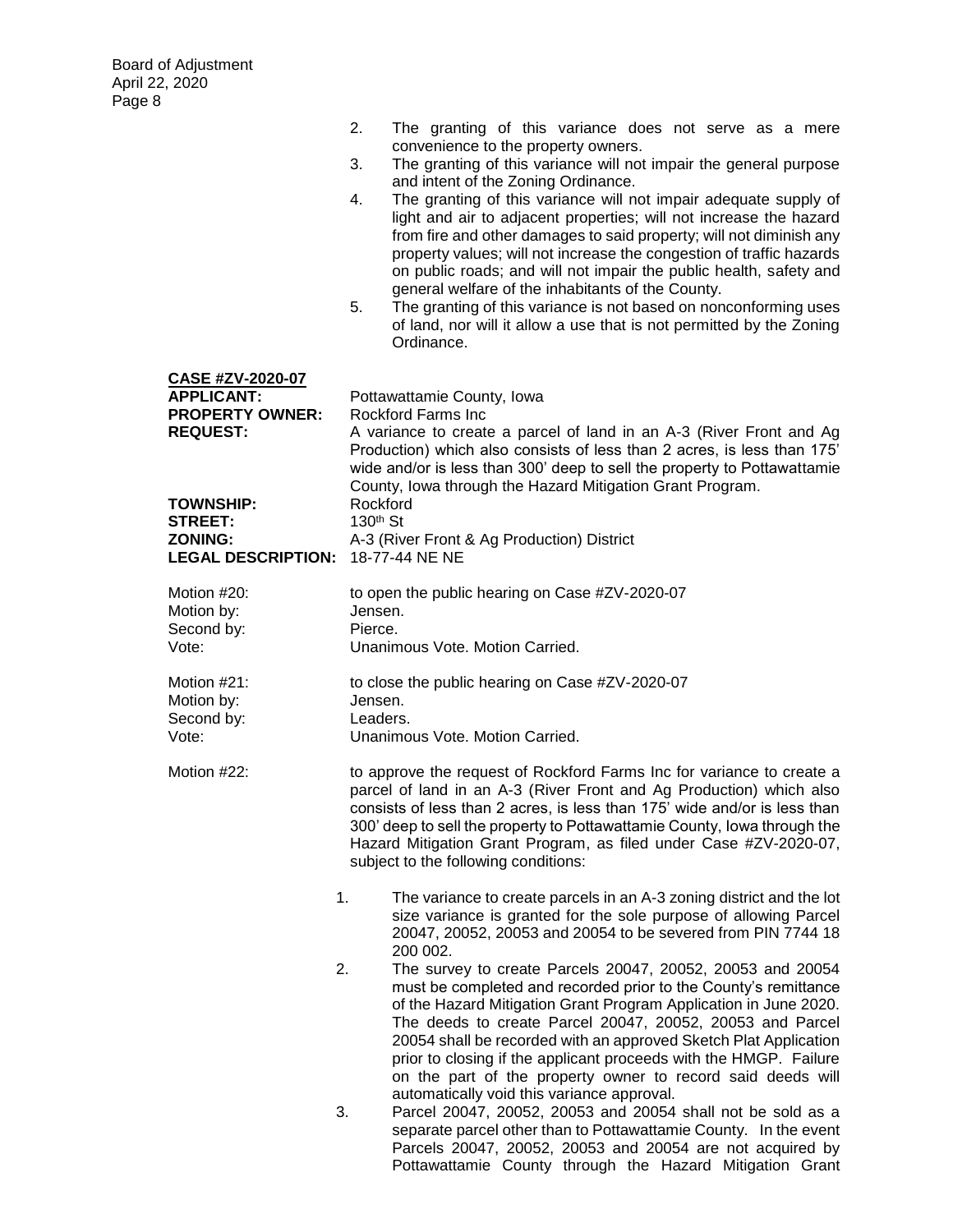Program, the property owner shall record a deed that describes Parcels 20047, 20052, 20053 and 20054 or another adjacent parcel and contains the following language: For Zoning, Subdivision, Taxation and Assessment purposes the described properties shall be considered one parcel.

- 1. The division of the subject property is for the sole purpose of allowing the property owner to participate in the Hazard Mitigation Grant Program. The acquisition of the property by the County will remove a dwelling and farm structures from the Floodplain, which will remove the occupants and structures from harm's way in future flood event.
- 2. The granting of this variance does not serve as a mere convenience to the property owners.
- 3. The granting of this variance will not impair the general purpose and intent of the Zoning Ordinance.
- 4. The granting of this variance will not impair adequate supply of light and air to adjacent properties; will not increase the hazard from fire and other damages to said property; will not diminish any property values; will not increase the congestion of traffic hazards on public roads; and will not impair the public health, safety and general welfare of the inhabitants of the County.
- 5. The granting of this variance is not based on nonconforming uses of land, nor will it allow a use that is not permitted by the Zoning Ordinance.

| <b>CASE #ZV-2020-08</b>  |                                                                            |
|--------------------------|----------------------------------------------------------------------------|
| <b>APPLICANT:</b>        | Pottawattamie County, Iowa                                                 |
| <b>PROPERTY OWNER:</b>   | Ellen Ruth Dilts Trust Et. Al.                                             |
| <b>REQUEST:</b>          | A variance to create a parcel of land in an A-3 (River Front and Ag        |
|                          | Production) which also consists of less than 2 acres, is less than 175'    |
|                          | wide and/or is less than 300' deep to sell the property to Pottawattamie   |
|                          | County, Iowa through the Hazard Mitigation Grant Program. Program.         |
| TOWNSHIP:                | Crescent                                                                   |
| <b>STREET:</b>           | 22926 Riverroad N                                                          |
| ZONING:                  | A-3 (River Front & Ag Production) District                                 |
|                          | LEGAL DESCRIPTION: 33-76-44 & 32-76-44 SW NW SECT 33 EXC N528' E825' & EXC |
|                          | COMM 286.42'E NW COR THE40' S124.57' W40'N121.4' TO POB                    |
|                          | 832-76-44 PT SE NE COMM NE COR THS435.6' W364.77'N435.6'                   |
|                          | E366.39' TOPOB (PARCEL C)                                                  |
| Motion #23:              | to open the public hearing on Case #ZV-2020-08                             |
| Motion by:               | Jensen.                                                                    |
| Second by:               | Pierce.                                                                    |
| Vote:                    | Unanimous Vote, Motion Carried.                                            |
|                          |                                                                            |
| Motion #24:              | to close the public hearing on Case #ZV-2020-08<br>Jensen.                 |
| Motion by:<br>Second by: | Leaders.                                                                   |
| Vote:                    | Unanimous Vote, Motion Carried.                                            |
|                          |                                                                            |
| Motion #25:              | to approve the request of Ellen Ruth Dilts Trust Et AI for variance to     |
|                          | create a parcel of land in an A-3 (River Front and Ag Production) which    |
|                          | also consists of less than 2 acres, is less than 175' wide and/or is less  |
|                          | than 300' deep to sell the property to Pottawattamie County, Iowa          |
|                          | through the Hazard Mitigation Grant Program, as filed under Case #ZV-      |
|                          | 2020-08, subject to the following conditions:                              |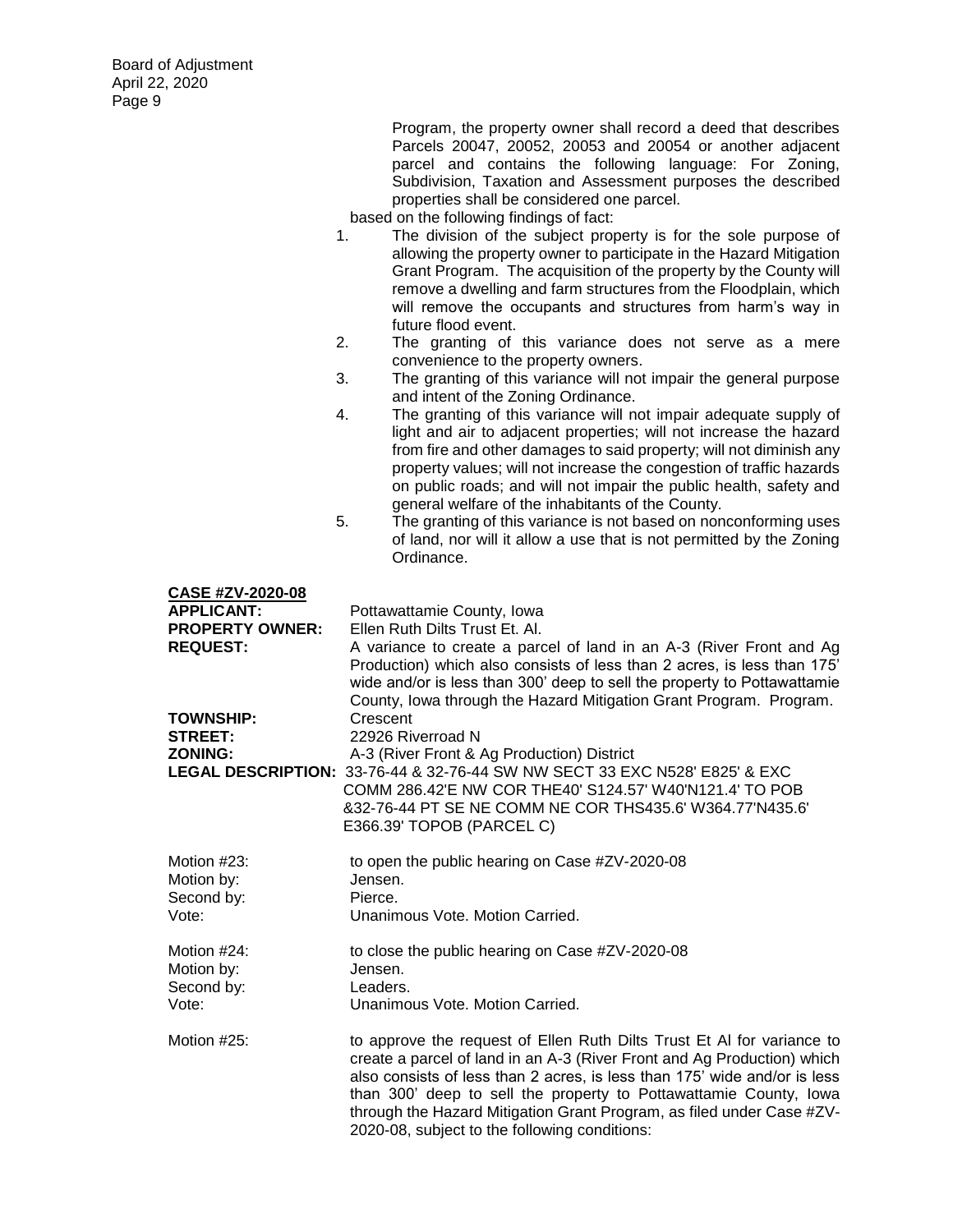- 1. The lot size variance is granted for the sole purpose of allowing Parcel 20043, to be severed from PIN 7644 33 100 006.
- 2. The survey to create Parcel 20043 must be completed and recorded prior to the County's remittance of the Hazard Mitigation Grant Program Application in June 2020. The deed to create Parcel 20043 shall be recorded with an approved Sketch Plat Application prior to closing if the applicant proceeds with the HMGP. Failure on the part of the property owner to record said deeds will automatically void this variance approval.
- 3. Parcel 20043 shall not be sold as a separate parcel other than to Pottawattamie County. In the event Parcel 20043 is not acquired by Pottawattamie County through the Hazard Mitigation Grant Program, the property owner shall record a deed that describes Parcels 20043 and another adjacent parcel and contains the following language: For Zoning, Subdivision, Taxation and Assessment purposes the described properties shall be considered one parcel.

- 1. The division of the subject property is for the sole purpose of allowing the property owner to participate in the Hazard Mitigation Grant Program. The acquisition of the property by the County will remove a dwelling and farm structures from the Floodplain, which will remove the occupants and structures from harm's way in future flood event.
- 2. The granting of this variance does not serve as a mere convenience to the property owners.
- 3. The granting of this variance will not impair the general purpose and intent of the Zoning Ordinance.
- 4. The granting of this variance will not impair adequate supply of light and air to adjacent properties; will not increase the hazard from fire and other damages to said property; will not diminish any property values; will not increase the congestion of traffic hazards on public roads; and will not impair the public health, safety and general welfare of the inhabitants of the County.
- 5. The granting of this variance is not based on nonconforming uses of land, nor will it allow a use that is not permitted by the Zoning Ordinance.

| <b>CASE #ZV-2020-09</b>                  |                                                                                                                                                                                                                                                                                         |
|------------------------------------------|-----------------------------------------------------------------------------------------------------------------------------------------------------------------------------------------------------------------------------------------------------------------------------------------|
| <b>APPLICANT:</b>                        | Pottawattamie County, Iowa                                                                                                                                                                                                                                                              |
| <b>PROPERTY OWNER:</b>                   | <b>Gary Frost Trust</b>                                                                                                                                                                                                                                                                 |
| <b>REQUEST:</b>                          | A variance to create a parcel of land in an A-3 (River Front and Ag<br>Production) which also consists of less than 2 acres, is less than 175'<br>wide and/or is less than 300' deep to sell the property to Pottawattamie<br>County, Iowa through the Hazard Mitigation Grant Program. |
| <b>TOWNSHIP:</b>                         | Crescent                                                                                                                                                                                                                                                                                |
| <b>STREET:</b>                           | 25834 Meadowlark Loop                                                                                                                                                                                                                                                                   |
| <b>ZONING:</b>                           | A-3 (River Front & Ag Production) District                                                                                                                                                                                                                                              |
| <b>LEGAL DESCRIPTION: 17-76-44 G/L 1</b> |                                                                                                                                                                                                                                                                                         |
| Motion #26:<br>Motion by:                | to open the public hearing on Case #ZV-2020-09<br>Jensen.                                                                                                                                                                                                                               |
| Second by:                               | Pierce.                                                                                                                                                                                                                                                                                 |
| Vote:                                    | Unanimous Vote, Motion Carried.                                                                                                                                                                                                                                                         |
| Motion #27:<br>Motion by:<br>Second by:  | to close the public hearing on Case #ZV-2020-09<br>Jensen.<br>Leaders.                                                                                                                                                                                                                  |
|                                          |                                                                                                                                                                                                                                                                                         |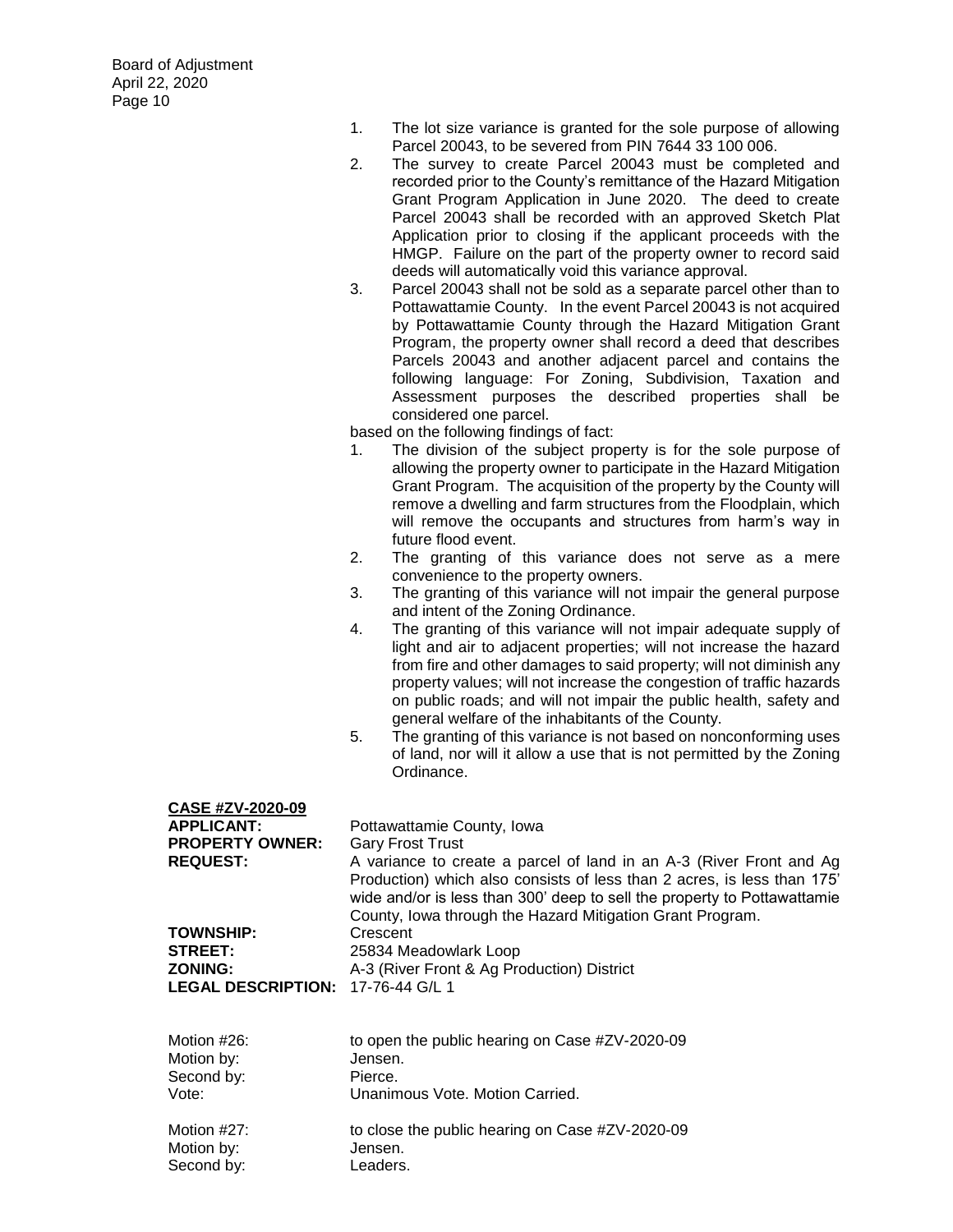| 11 (                                                                               |                                                                                                                                                                                                                                                                                                                                                                                                                                                                                                                                                                                                                                                                                                                    |
|------------------------------------------------------------------------------------|--------------------------------------------------------------------------------------------------------------------------------------------------------------------------------------------------------------------------------------------------------------------------------------------------------------------------------------------------------------------------------------------------------------------------------------------------------------------------------------------------------------------------------------------------------------------------------------------------------------------------------------------------------------------------------------------------------------------|
| Vote:                                                                              | Unanimous Vote. Motion Carried.                                                                                                                                                                                                                                                                                                                                                                                                                                                                                                                                                                                                                                                                                    |
| Motion #28:                                                                        | to approve the request of Gary Frost Trust for variance to create a parcel<br>of land in an A-3 (River Front and Ag Production) which also consists of<br>less than 2 acres, is less than 175' wide and/or is less than 300' deep to<br>sell the property to Pottawattamie County, Iowa through the Hazard<br>Mitigation Grant Program, as filed under Case #ZV-2020-09, subject to<br>the following conditions:                                                                                                                                                                                                                                                                                                   |
|                                                                                    | 1. The variance to create parcels in an A-3 zoning district and the lot<br>size variance is granted for the sole purpose of allowing Parcel<br>20044 and Parcel 20045 to be severed from PIN 7644 17 200 001.<br>2. The survey to create Parcel 20044 and Parcel 20045 must be<br>completed and recorded prior to the County's remittance of the<br>Hazard Mitigation Grant Program Application in June 2020. The<br>deeds to create Parcel 20044 and Parcel 20045 shall be recorded<br>with an approved Sketch Plat Application prior to closing if the<br>applicant proceeds with the HMGP. Failure on the part of the<br>property owner to record said deeds will automatically void this<br>variance approval. |
|                                                                                    | 3. Parcel 20044 and Parcel 20045 shall not be sold as a separate<br>parcel other than to Pottawattamie County. In the event Parcels<br>20044 and 20045 are not acquired by Pottawattamie County<br>through the Hazard Mitigation Grant Program, the property owner<br>shall record a deed that describes Parcel 20044 and Parcel 20045<br>or another adjacent parcel and contains the following language: For<br>Zoning, Subdivision, Taxation and Assessment purposes the<br>described properties shall be considered one parcel.                                                                                                                                                                                 |
|                                                                                    | based on the following findings of fact:<br>1. The division of the subject property is for the sole purpose of<br>allowing the property owner to participate in the Hazard Mitigation<br>Grant Program. The acquisition of the property by the County will<br>remove a dwelling and farm structures from the Floodplain, which<br>will remove the occupants and structures from harm's way in future<br>flood event.<br>2. The granting of this variance does not serve as a mere convenience                                                                                                                                                                                                                      |
|                                                                                    | to the property owners.<br>The granting of this variance will not impair the general purpose and<br>3.<br>intent of the Zoning Ordinance.                                                                                                                                                                                                                                                                                                                                                                                                                                                                                                                                                                          |
|                                                                                    | The granting of this variance will not impair adequate supply of light<br>4.<br>and air to adjacent properties; will not increase the hazard from fire<br>and other damages to said property; will not diminish any property<br>values; will not increase the congestion of traffic hazards on public<br>roads; and will not impair the public health, safety and general<br>welfare of the inhabitants of the County.<br>The granting of this variance is not based on nonconforming uses of<br>5.                                                                                                                                                                                                                |
|                                                                                    | land, nor will it allow a use that is not permitted by the Zoning<br>Ordinance.                                                                                                                                                                                                                                                                                                                                                                                                                                                                                                                                                                                                                                    |
| CASE #ZV-2020-10<br><b>APPLICANT:</b><br><b>PROPERTY OWNER:</b><br><b>REQUEST:</b> | Pottawattamie County, Iowa<br><b>Gary Frost Trust</b><br>A variance to create a parcel of land in an A-3 (River Front and Ag<br>Production) which also consists of less than 2 acres, is less than 175'<br>wide and/or is less than 300' deep to sell the property to Pottawattamie                                                                                                                                                                                                                                                                                                                                                                                                                                |
| <b>TOWNSHIP:</b><br><b>STREET:</b><br><b>ZONING:</b>                               | County, Iowa through the Hazard Mitigation Grant Program.<br>Crescent<br>Meadowlark Loop<br>A-3 (River Front & Ag Production) District                                                                                                                                                                                                                                                                                                                                                                                                                                                                                                                                                                             |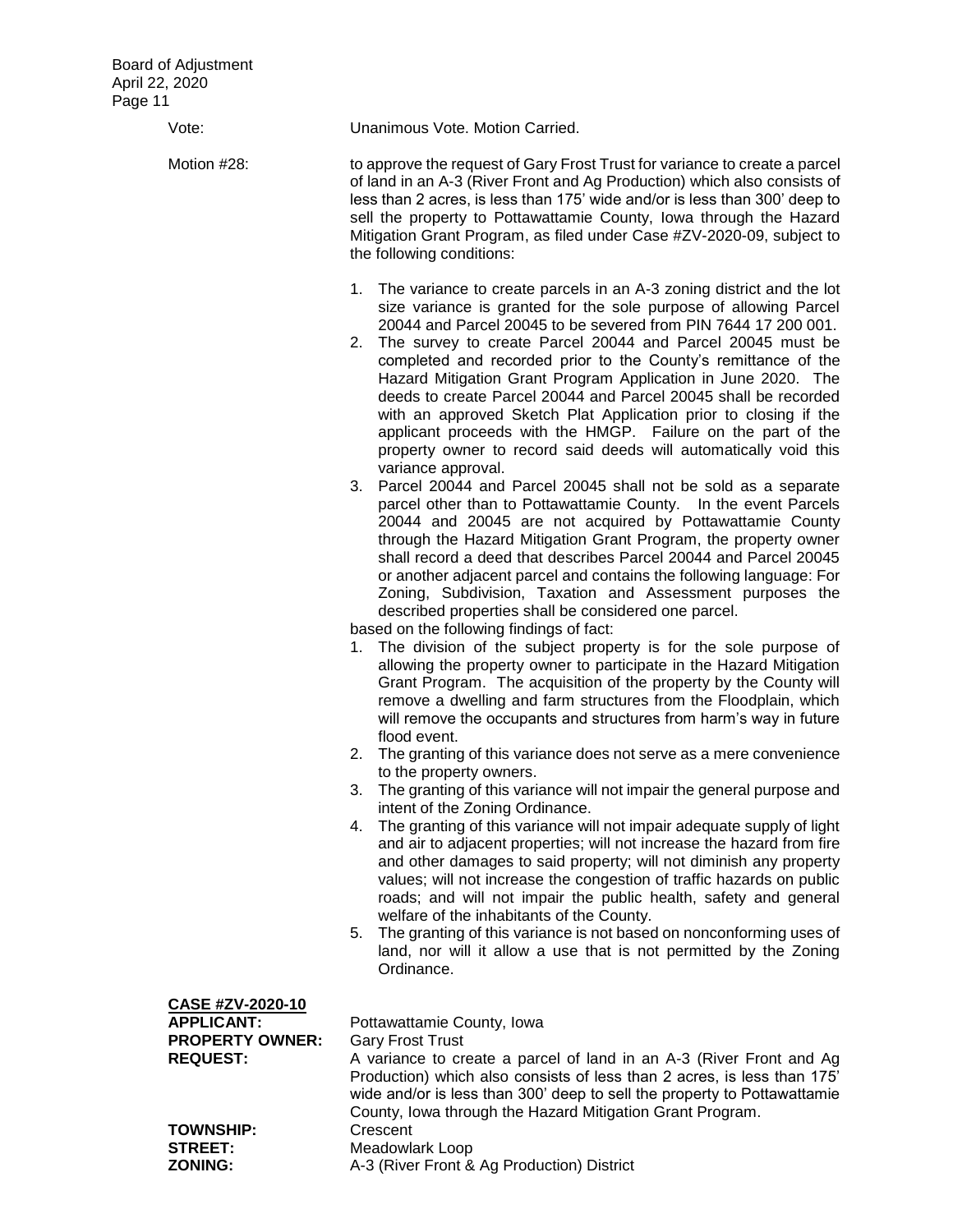# **LEGAL DESCRIPTION:** 17-76-44 G/L 1

| Motion #29:<br>Motion by:<br>Second by:<br>Vote: | to open the public hearing on Case #ZV-2020-10<br>Jensen.<br>Pierce.<br>Unanimous Vote. Motion Carried.                                                                                                                                                                                                                                                                                                                                                                                                                                                                                                                                                                                                                                                                                                                                                                                                                                                                                                                                                                                                                                                                                                                                                     |
|--------------------------------------------------|-------------------------------------------------------------------------------------------------------------------------------------------------------------------------------------------------------------------------------------------------------------------------------------------------------------------------------------------------------------------------------------------------------------------------------------------------------------------------------------------------------------------------------------------------------------------------------------------------------------------------------------------------------------------------------------------------------------------------------------------------------------------------------------------------------------------------------------------------------------------------------------------------------------------------------------------------------------------------------------------------------------------------------------------------------------------------------------------------------------------------------------------------------------------------------------------------------------------------------------------------------------|
| Motion #30:<br>Motion by:<br>Second by:<br>Vote: | to close the public hearing on Case #ZV-2020-10<br>Jensen.<br>Leaders.<br>Unanimous Vote. Motion Carried.                                                                                                                                                                                                                                                                                                                                                                                                                                                                                                                                                                                                                                                                                                                                                                                                                                                                                                                                                                                                                                                                                                                                                   |
| Motion #31:                                      | to approve the request of Gary Frost Trust for variance to create a parcel<br>of land in an A-3 (River Front and Ag Production) which also consists of<br>less than 2 acres, is less than 175' wide and/or is less than 300' deep to<br>sell the property to Pottawattamie County, Iowa through the Hazard<br>Mitigation Grant Program, as filed under Case #ZV-2020-10, subject to<br>the following conditions:                                                                                                                                                                                                                                                                                                                                                                                                                                                                                                                                                                                                                                                                                                                                                                                                                                            |
|                                                  | 1. The variance to create parcels in an A-3 zoning district and the lot size<br>variance is granted for the sole purpose of allowing Parcel 20044 and<br>Parcel 20045 to be severed from PIN 7644 17 200 001.<br>The survey to create Parcel 20044 and Parcel 20045 must be<br>2.<br>completed and recorded prior to the County's remittance of the Hazard<br>Mitigation Grant Program Application in June 2020. The deeds to<br>create Parcel 20044 and Parcel 20045 shall be recorded with an<br>approved Sketch Plat Application prior to closing if the applicant<br>proceeds with the HMGP. Failure on the part of the property owner to<br>record said deeds will automatically void this variance approval.<br>Parcel 20044 and Parcel 20045 shall not be sold as a separate parcel<br>3.<br>other than to Pottawattamie County. In the event Parcels 20044 and<br>20045 are not acquired by Pottawattamie County through the Hazard<br>Mitigation Grant Program, the property owner shall record a deed that<br>describes Parcel 20044 and Parcel 20045 or another adjacent parcel<br>and contains the following language: For Zoning, Subdivision,<br>Taxation and Assessment purposes the described properties shall be<br>considered one parcel. |
|                                                  | based on the following findings of fact:<br>The division of the subject property is for the sole purpose of allowing<br>1.<br>the property owner to participate in the Hazard Mitigation Grant<br>Program. The acquisition of the property by the County will remove a<br>dwelling and farm structures from the Floodplain, which will remove<br>the occupants and structures from harm's way in future flood event.<br>2.                                                                                                                                                                                                                                                                                                                                                                                                                                                                                                                                                                                                                                                                                                                                                                                                                                  |
|                                                  | The granting of this variance does not serve as a mere convenience<br>to the property owners.                                                                                                                                                                                                                                                                                                                                                                                                                                                                                                                                                                                                                                                                                                                                                                                                                                                                                                                                                                                                                                                                                                                                                               |
|                                                  | The granting of this variance will not impair the general purpose and<br>3.<br>intent of the Zoning Ordinance.                                                                                                                                                                                                                                                                                                                                                                                                                                                                                                                                                                                                                                                                                                                                                                                                                                                                                                                                                                                                                                                                                                                                              |
|                                                  | The granting of this variance will not impair adequate supply of light<br>4.<br>and air to adjacent properties; will not increase the hazard from fire<br>and other damages to said property; will not diminish any property<br>values; will not increase the congestion of traffic hazards on public<br>roads; and will not impair the public health, safety and general welfare<br>of the inhabitants of the County.                                                                                                                                                                                                                                                                                                                                                                                                                                                                                                                                                                                                                                                                                                                                                                                                                                      |
|                                                  | The granting of this variance is not based on nonconforming uses of<br>5.<br>land, nor will it allow a use that is not permitted by the Zoning<br>Ordinance.                                                                                                                                                                                                                                                                                                                                                                                                                                                                                                                                                                                                                                                                                                                                                                                                                                                                                                                                                                                                                                                                                                |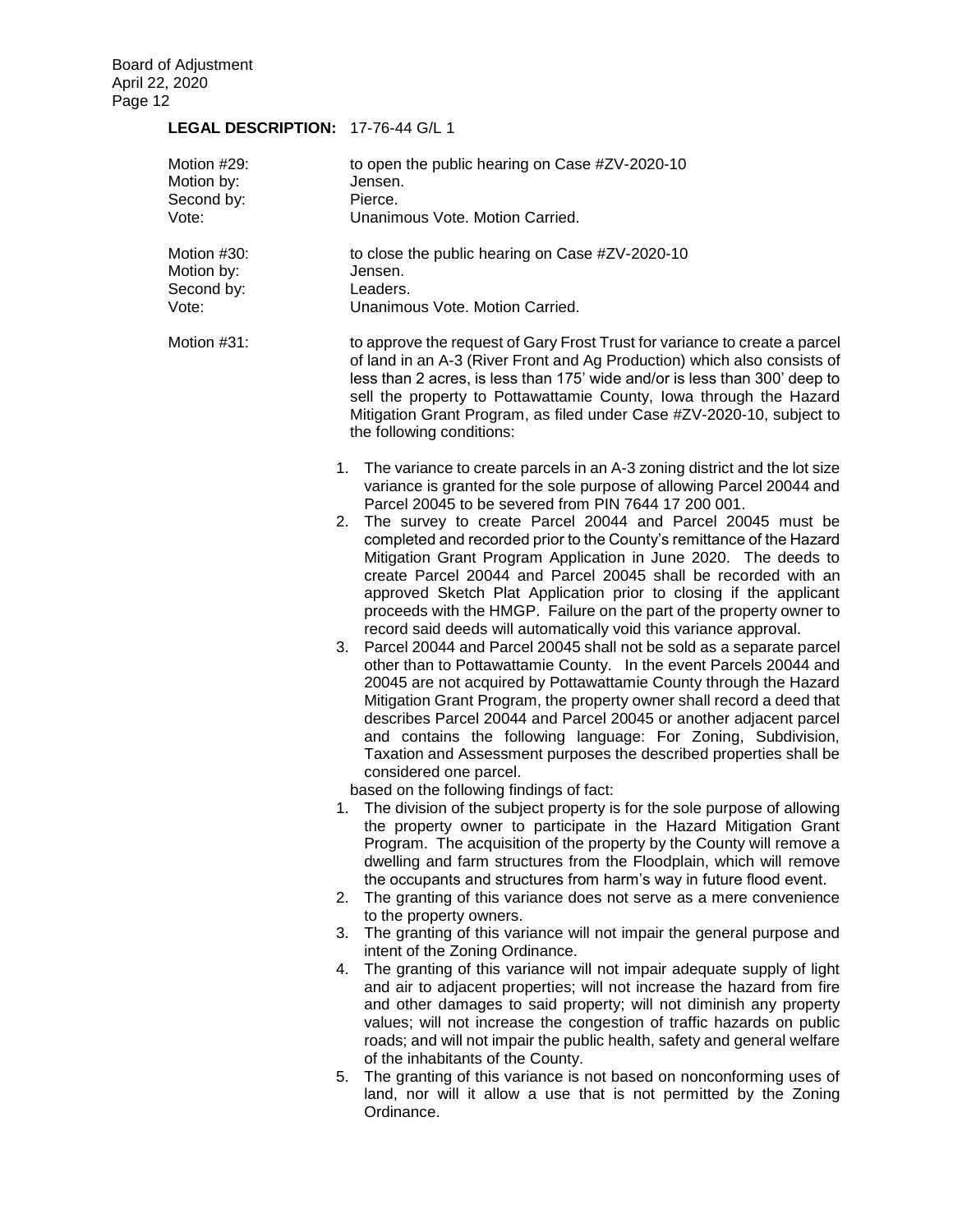| CASE #ZV-2020-11<br><b>APPLICANT:</b><br><b>PROPERTY OWNER:</b><br><b>REQUEST:</b><br><b>TOWNSHIP:</b><br><b>STREET:</b><br><b>ZONING:</b><br><b>LEGAL DESCRIPTION:</b> | Pottawattamie County, Iowa<br>Alan William Peterson, Tom - Toni Mackland Trust<br>A variance to create a parcel of land in an A-3 (River Front and Ag<br>Production) which also consists of less than 2 acres, is less than 175'<br>wide and/or is less than 300' deep to sell the property to Pottawattamie<br>County, Iowa through the Hazard Mitigation Grant Program.<br>Crescent<br>26659 Meadowlark Loop<br>A-3 (River Front & Ag Production) District<br>9-76-44 NE SW                                                                                                                                                                                                                                                                                                                                                                                                                                                                                                                                                                                                                                                                                                                                                                                                                                                                                                                                                                                                                                                                                                                                                                                                                                                                                                                                                                                                                                                                                                                                                                                                                                                                                                                                                                                                                                                                                                                                                                                               |
|-------------------------------------------------------------------------------------------------------------------------------------------------------------------------|-----------------------------------------------------------------------------------------------------------------------------------------------------------------------------------------------------------------------------------------------------------------------------------------------------------------------------------------------------------------------------------------------------------------------------------------------------------------------------------------------------------------------------------------------------------------------------------------------------------------------------------------------------------------------------------------------------------------------------------------------------------------------------------------------------------------------------------------------------------------------------------------------------------------------------------------------------------------------------------------------------------------------------------------------------------------------------------------------------------------------------------------------------------------------------------------------------------------------------------------------------------------------------------------------------------------------------------------------------------------------------------------------------------------------------------------------------------------------------------------------------------------------------------------------------------------------------------------------------------------------------------------------------------------------------------------------------------------------------------------------------------------------------------------------------------------------------------------------------------------------------------------------------------------------------------------------------------------------------------------------------------------------------------------------------------------------------------------------------------------------------------------------------------------------------------------------------------------------------------------------------------------------------------------------------------------------------------------------------------------------------------------------------------------------------------------------------------------------------|
| Motion #32:                                                                                                                                                             | to open the public hearing on Case #ZV-2020-11                                                                                                                                                                                                                                                                                                                                                                                                                                                                                                                                                                                                                                                                                                                                                                                                                                                                                                                                                                                                                                                                                                                                                                                                                                                                                                                                                                                                                                                                                                                                                                                                                                                                                                                                                                                                                                                                                                                                                                                                                                                                                                                                                                                                                                                                                                                                                                                                                              |
| Motion by:                                                                                                                                                              | Jensen.                                                                                                                                                                                                                                                                                                                                                                                                                                                                                                                                                                                                                                                                                                                                                                                                                                                                                                                                                                                                                                                                                                                                                                                                                                                                                                                                                                                                                                                                                                                                                                                                                                                                                                                                                                                                                                                                                                                                                                                                                                                                                                                                                                                                                                                                                                                                                                                                                                                                     |
| Second by:                                                                                                                                                              | Pierce.                                                                                                                                                                                                                                                                                                                                                                                                                                                                                                                                                                                                                                                                                                                                                                                                                                                                                                                                                                                                                                                                                                                                                                                                                                                                                                                                                                                                                                                                                                                                                                                                                                                                                                                                                                                                                                                                                                                                                                                                                                                                                                                                                                                                                                                                                                                                                                                                                                                                     |
| Vote:                                                                                                                                                                   | Unanimous Vote. Motion Carried.                                                                                                                                                                                                                                                                                                                                                                                                                                                                                                                                                                                                                                                                                                                                                                                                                                                                                                                                                                                                                                                                                                                                                                                                                                                                                                                                                                                                                                                                                                                                                                                                                                                                                                                                                                                                                                                                                                                                                                                                                                                                                                                                                                                                                                                                                                                                                                                                                                             |
| Motion #33:                                                                                                                                                             | to close the public hearing on Case #ZV-2020-11                                                                                                                                                                                                                                                                                                                                                                                                                                                                                                                                                                                                                                                                                                                                                                                                                                                                                                                                                                                                                                                                                                                                                                                                                                                                                                                                                                                                                                                                                                                                                                                                                                                                                                                                                                                                                                                                                                                                                                                                                                                                                                                                                                                                                                                                                                                                                                                                                             |
| Motion by:                                                                                                                                                              | Jensen.                                                                                                                                                                                                                                                                                                                                                                                                                                                                                                                                                                                                                                                                                                                                                                                                                                                                                                                                                                                                                                                                                                                                                                                                                                                                                                                                                                                                                                                                                                                                                                                                                                                                                                                                                                                                                                                                                                                                                                                                                                                                                                                                                                                                                                                                                                                                                                                                                                                                     |
| Second by:                                                                                                                                                              | Leaders.                                                                                                                                                                                                                                                                                                                                                                                                                                                                                                                                                                                                                                                                                                                                                                                                                                                                                                                                                                                                                                                                                                                                                                                                                                                                                                                                                                                                                                                                                                                                                                                                                                                                                                                                                                                                                                                                                                                                                                                                                                                                                                                                                                                                                                                                                                                                                                                                                                                                    |
| Vote:                                                                                                                                                                   | Unanimous Vote. Motion Carried.                                                                                                                                                                                                                                                                                                                                                                                                                                                                                                                                                                                                                                                                                                                                                                                                                                                                                                                                                                                                                                                                                                                                                                                                                                                                                                                                                                                                                                                                                                                                                                                                                                                                                                                                                                                                                                                                                                                                                                                                                                                                                                                                                                                                                                                                                                                                                                                                                                             |
| Motion #34:                                                                                                                                                             | to approve the request of Alan William Peterson, Tom - Toni Mackland<br>Trust for variance to create a parcel of land in an A-3 (River Front and<br>Ag Production) which also consists of less than 2 acres, is less than 175'<br>wide and/or is less than 300' deep to sell the property to Pottawattamie<br>County, Iowa through the Hazard Mitigation Grant Program, as filed<br>under Case #ZV-2020-11, subject to the following conditions:<br>1. The variance to create parcels in an A-3 zoning district and the lot<br>size variance is granted for the sole purpose of allowing Parcel 20046<br>to be severed from PIN 7644 09 300 002.<br>2. The survey to create Parcel 20046 must be completed and recorded<br>prior to the County's remittance of the Hazard Mitigation Grant<br>Program Application in June 2020m. The deed to create Parcel<br>20046 shall be recorded with an approved Sketch Plat Application<br>prior to closing if the applicant proceeds with the HMGP. Failure on<br>the part of the property owner to record said deeds will automatically<br>void this variance approval.<br>3. Parcel 20046 shall not be sold as a separate parcel other than to<br>Pottawattamie County. In the event Parcel 20046 is not acquired by<br>Pottawattamie County through the Hazard Mitigation Grant Program,<br>the property owner shall record a deed that describes Parcel 20046<br>and another adjacent parcel and contains the following language: For<br>Zoning, Subdivision, Taxation and Assessment purposes the<br>described properties shall be considered one parcel.<br>based on the following findings of fact:<br>1. The division of the subject property is for the sole purpose of allowing<br>the property owner to participate in the Hazard Mitigation Grant<br>Program. The acquisition of the property by the County will remove<br>a dwelling and farm structures from the Floodplain, which will remove<br>the occupants and structures from harm's way in future flood event.<br>2. The granting of this variance does not serve as a mere convenience<br>to the property owners.<br>3. The granting of this variance will not impair the general purpose and<br>intent of the Zoning Ordinance.<br>4. The granting of this variance will not impair adequate supply of light<br>and air to adjacent properties; will not increase the hazard from fire<br>and other damages to said property; will not diminish any property |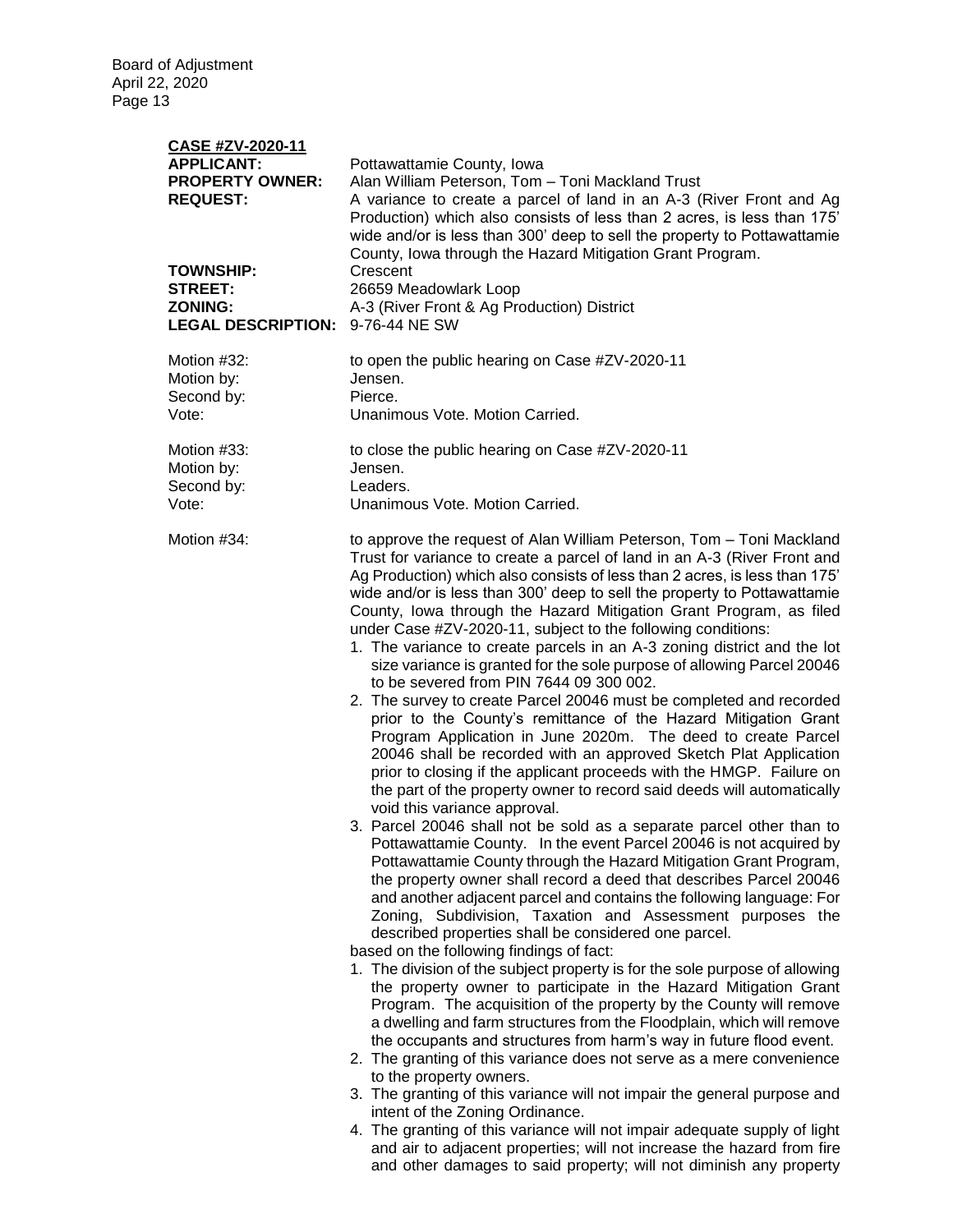|                                                                                           | values; will not increase the congestion of traffic hazards on public<br>roads; and will not impair the public health, safety and general welfare<br>of the inhabitants of the County.<br>5. The granting of this variance is not based on nonconforming uses of<br>land, nor will it allow a use that is not permitted by the Zoning<br>Ordinance.                                                                                                                                                                                                                                                                                                                                                                                                                                                                                                                                                                                                                                                                                                                                                                                                                                                                                                                                                                                              |
|-------------------------------------------------------------------------------------------|--------------------------------------------------------------------------------------------------------------------------------------------------------------------------------------------------------------------------------------------------------------------------------------------------------------------------------------------------------------------------------------------------------------------------------------------------------------------------------------------------------------------------------------------------------------------------------------------------------------------------------------------------------------------------------------------------------------------------------------------------------------------------------------------------------------------------------------------------------------------------------------------------------------------------------------------------------------------------------------------------------------------------------------------------------------------------------------------------------------------------------------------------------------------------------------------------------------------------------------------------------------------------------------------------------------------------------------------------|
| <b>CASE #ZV-2020-12</b><br><b>APPLICANT:</b><br><b>PROPERTY OWNER:</b><br><b>REQUEST:</b> | Pottawattamie County, Iowa<br>Kenneth Lee - Jan C Schnack<br>A variance to create a parcel of land in an A-3 (River Front and Ag<br>Production) which also consists of less than 2 acres, is less than 175'<br>wide and/or is less than 300' deep to sell the property to Pottawattamie<br>County, Iowa through the Hazard Mitigation Grant Program.                                                                                                                                                                                                                                                                                                                                                                                                                                                                                                                                                                                                                                                                                                                                                                                                                                                                                                                                                                                             |
| <b>TOWNSHIP:</b><br><b>STREET:</b><br><b>ZONING:</b><br>LEGAL DESCRIPTION: 10-76-44 NE NW | Crescent<br>26997 152 <sup>nd</sup> St<br>A-3 (River Front & Ag Production) District                                                                                                                                                                                                                                                                                                                                                                                                                                                                                                                                                                                                                                                                                                                                                                                                                                                                                                                                                                                                                                                                                                                                                                                                                                                             |
| Motion #35:<br>Motion by:<br>Second by:<br>Vote:                                          | to open the public hearing on Case #ZV-2020-12<br>Jensen.<br>Pierce.<br>Unanimous Vote, Motion Carried.                                                                                                                                                                                                                                                                                                                                                                                                                                                                                                                                                                                                                                                                                                                                                                                                                                                                                                                                                                                                                                                                                                                                                                                                                                          |
| Motion #36:<br>Motion by:<br>Second by:<br>Vote:                                          | to close the public hearing on Case #ZV-2020-12<br>Jensen.<br>Leaders.<br>Unanimous Vote. Motion Carried.                                                                                                                                                                                                                                                                                                                                                                                                                                                                                                                                                                                                                                                                                                                                                                                                                                                                                                                                                                                                                                                                                                                                                                                                                                        |
| Motion #37:                                                                               | to approve the request of Kenneth Lee - Jan C Schnack for variance to<br>create a parcel of land in an A-3 (River Front and Ag Production) which<br>also consists of less than 2 acres, is less than 175' wide and/or is less<br>than 300' deep to sell the property to Pottawattamie County, lowa<br>through the Hazard Mitigation Grant Program, as filed under Case #ZV-<br>2020-12, subject to the following conditions:                                                                                                                                                                                                                                                                                                                                                                                                                                                                                                                                                                                                                                                                                                                                                                                                                                                                                                                     |
|                                                                                           | 1. The variance to create parcels in an A-3 zoning district and the lot<br>size variance is granted for the sole purpose of allowing Parcel 20049<br>to be severed from PIN 7644 10 100 002.<br>2. The survey to create Parcel 20049 must be completed and recorded<br>prior to the County's remittance of the Hazard Mitigation Grant<br>Program Application in June 2020. The deed to create Parcel 20049<br>shall be recorded with an approved Sketch Plat Application prior to<br>closing if the applicant proceeds with the HMGP. Failure on the part<br>of the property owner to record said deeds will automatically void this<br>variance approval.<br>3. Parcel 20049 shall not be sold as a separate parcel other than to<br>Pottawattamie County. In the event Parcel 20049 is not acquired by<br>Pottawattamie County through the Hazard Mitigation Grant Program,<br>the property owner shall record a deed that describes Parcel 20049<br>and another adjacent parcel and contains the following language: For<br>Zoning, Subdivision, Taxation and Assessment purposes the<br>described properties shall be considered one parcel.<br>based on the following findings of fact:<br>1. The division of the subject property is for the sole purpose of allowing<br>the property owner to participate in the Hazard Mitigation Grant |
|                                                                                           | Program. The acquisition of the property by the County will remove<br>a dwelling and farm structures from the Floodplain, which will remove<br>the occupants and structures from harm's way in future flood event.                                                                                                                                                                                                                                                                                                                                                                                                                                                                                                                                                                                                                                                                                                                                                                                                                                                                                                                                                                                                                                                                                                                               |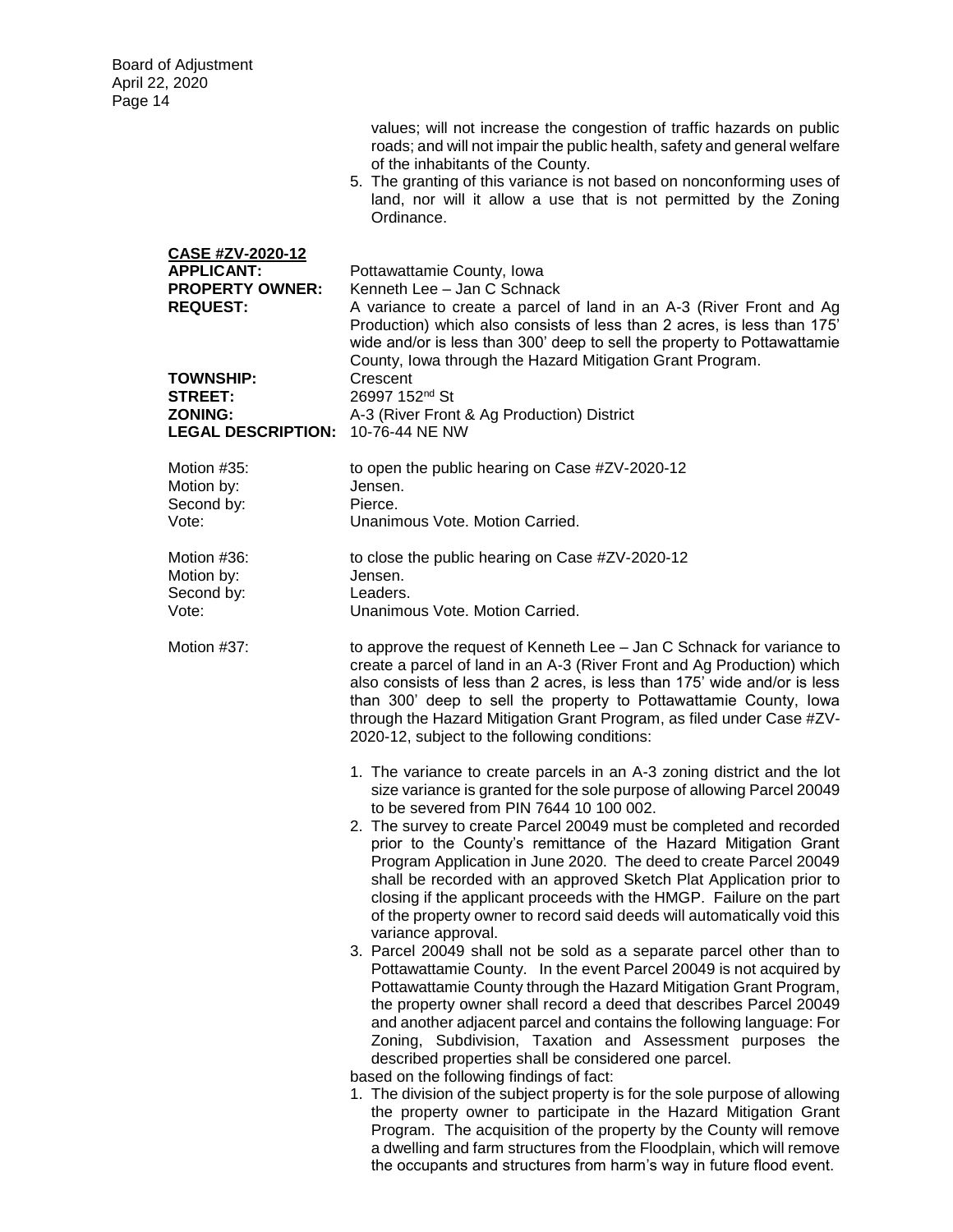|                                                                                                                                            | 2. The granting of this variance does not serve as a mere convenience<br>to the property owners.<br>3. The granting of this variance will not impair the general purpose and<br>intent of the Zoning Ordinance.<br>4. The granting of this variance will not impair adequate supply of light<br>and air to adjacent properties; will not increase the hazard from fire<br>and other damages to said property; will not diminish any property<br>values; will not increase the congestion of traffic hazards on public<br>roads; and will not impair the public health, safety and general welfare<br>of the inhabitants of the County.<br>5. The granting of this variance is not based on nonconforming uses of<br>land, nor will it allow a use that is not permitted by the Zoning<br>Ordinance.                                                                                                                                                                                                                                                                                                                                                                                                                                                                                                                                                                                                                                                                                                       |
|--------------------------------------------------------------------------------------------------------------------------------------------|-----------------------------------------------------------------------------------------------------------------------------------------------------------------------------------------------------------------------------------------------------------------------------------------------------------------------------------------------------------------------------------------------------------------------------------------------------------------------------------------------------------------------------------------------------------------------------------------------------------------------------------------------------------------------------------------------------------------------------------------------------------------------------------------------------------------------------------------------------------------------------------------------------------------------------------------------------------------------------------------------------------------------------------------------------------------------------------------------------------------------------------------------------------------------------------------------------------------------------------------------------------------------------------------------------------------------------------------------------------------------------------------------------------------------------------------------------------------------------------------------------------|
| CASE #ZV-2020-13<br><b>APPLICANT:</b><br><b>PROPERTY OWNER:</b><br><b>REQUEST:</b><br><b>TOWNSHIP:</b><br><b>STREET:</b><br><b>ZONING:</b> | Pottawattamie County, Iowa<br>Marty N - Rachel K Summy<br>A variance to create a parcel of land in an A-3 (River Front and Ag<br>Production) which also consists of less than 2 acres, is less than 175'<br>wide and/or is less than 300' deep to sell the property to Pottawattamie<br>County, Iowa through the Hazard Mitigation Grant Program.<br>Crescent<br>15273 Missouri Ave<br>A-3 (River Front & Ag Production) District<br>LEGAL DESCRIPTION: 15-76-44 N400' W300' NE NW                                                                                                                                                                                                                                                                                                                                                                                                                                                                                                                                                                                                                                                                                                                                                                                                                                                                                                                                                                                                                        |
| Motion #38:<br>Motion by:<br>Second by:<br>Vote:                                                                                           | to open the public hearing on Case #ZV-2020-03<br>Jensen.<br>Pierce.<br>Unanimous Vote. Motion Carried.                                                                                                                                                                                                                                                                                                                                                                                                                                                                                                                                                                                                                                                                                                                                                                                                                                                                                                                                                                                                                                                                                                                                                                                                                                                                                                                                                                                                   |
| Motion #39:<br>Motion by:<br>Second by:<br>Vote:                                                                                           | to close the public hearing on Case #ZV-2020-03<br>Jensen.<br>Leaders.<br>Unanimous Vote. Motion Carried.                                                                                                                                                                                                                                                                                                                                                                                                                                                                                                                                                                                                                                                                                                                                                                                                                                                                                                                                                                                                                                                                                                                                                                                                                                                                                                                                                                                                 |
| Motion #40:                                                                                                                                | to approve the request of Marty $N -$ Rachel K Summy for variance to<br>create a parcel of land in an A-3 (River Front and Ag Production) which<br>also consists of less than 2 acres, is less than 175' wide and/or is less<br>than 300' deep to sell the property to Pottawattamie County, lowa<br>through the Hazard Mitigation Grant Program, as filed under Case #ZV-<br>2020-13, subject to the following conditions:<br>1. The variance to create parcels in an A-3 zoning district and the lot<br>size variance is granted for the sole purpose of allowing Parcel<br>20050 to be severed from PIN 7644 15 100 002.<br>The survey to create Parcel 20050 must be completed and recorded<br>2.<br>prior to the County's remittance of the Hazard Mitigation Grant<br>Program Application in June 2020. The deed to create Parcel 20050<br>shall be recorded with an approved Sketch Plat Application prior to<br>closing if the applicant proceeds with the HMGP. Failure on the part<br>of the property owner to record said deeds will automatically void<br>this variance approval.<br>Parcel 20050 shall not be sold as a separate parcel other than to<br>3.<br>Pottawattamie County. In the event Parcel 20050 is not acquired<br>by Pottawattamie County through the Hazard Mitigation Grant<br>Program, the property owner shall record a deed that describes<br>Parcel 20050 and another adjacent parcel and contains the<br>following language: For Zoning, Subdivision, Taxation<br>and |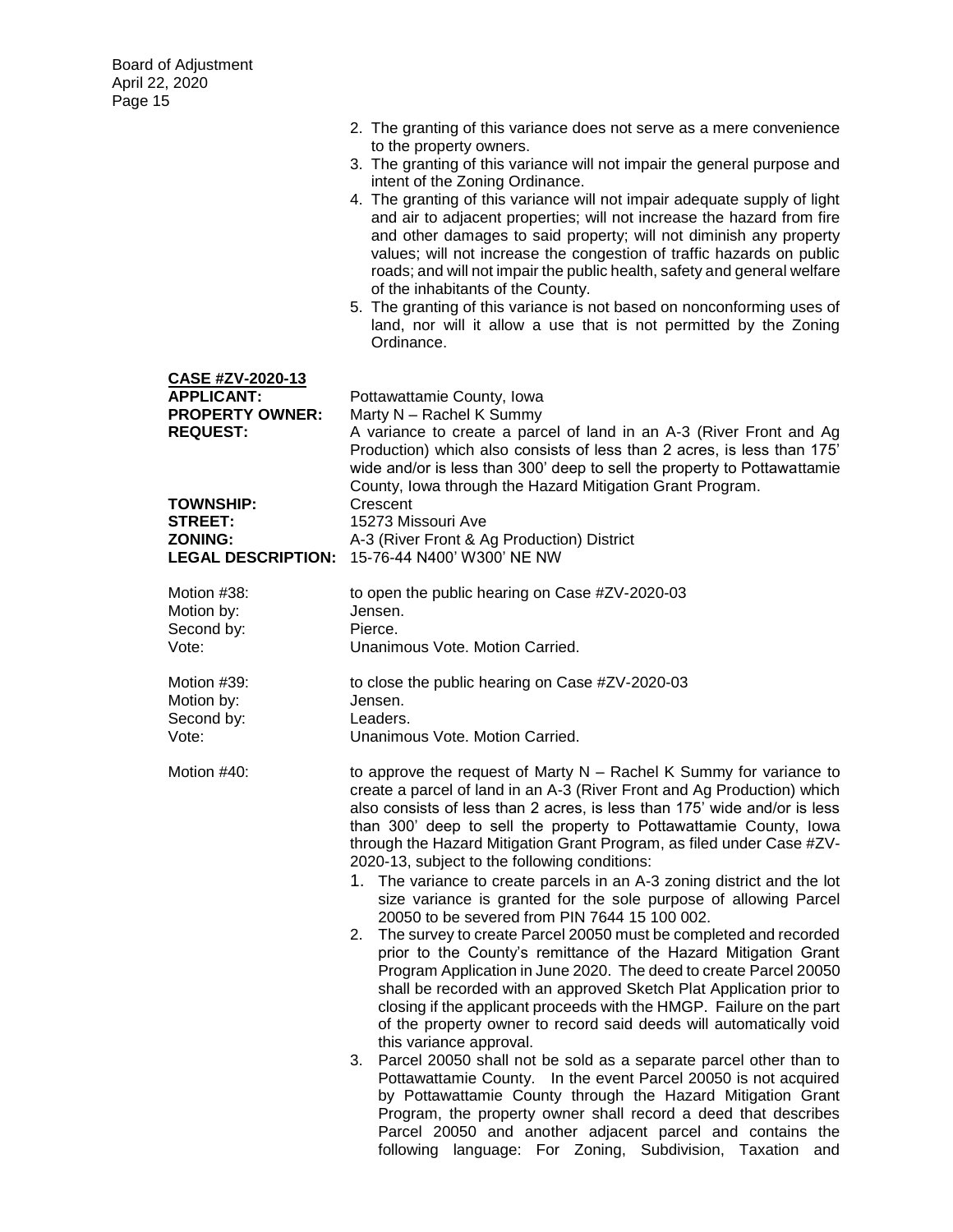Assessment purposes the described properties shall be considered one parcel.

- 1. The division of the subject property is for the sole purpose of allowing the property owner to participate in the Hazard Mitigation Grant Program. The acquisition of the property by the County will remove a dwelling and farm structures from the Floodplain, which will remove the occupants and structures from harm's way in future flood event.
- 2. The granting of this variance does not serve as a mere convenience to the property owners.
- 3. The granting of this variance will not impair the general purpose and intent of the Zoning Ordinance.
- 4. The granting of this variance will not impair adequate supply of light and air to adjacent properties; will not increase the hazard from fire and other damages to said property; will not diminish any property values; will not increase the congestion of traffic hazards on public roads; and will not impair the public health, safety and general welfare of the inhabitants of the County.
- 5. The granting of this variance is not based on nonconforming uses of land, nor will it allow a use that is not permitted by the Zoning Ordinance.

| CASE #ZV-2020-14<br><b>APPLICANT:</b><br><b>PROPERTY OWNER:</b><br><b>REQUEST:</b> | Pottawattamie County, Iowa<br>Robert G Summy Trust<br>A variance to create a parcel of land in an A-3 (River Front and Ag<br>Production) which also consists of less than 2 acres, is less than 175'<br>wide and/or is less than 300' deep to sell the property to Pottawattamie<br>County, Iowa through the Hazard Mitigation Grant Program.                                                                                 |
|------------------------------------------------------------------------------------|-------------------------------------------------------------------------------------------------------------------------------------------------------------------------------------------------------------------------------------------------------------------------------------------------------------------------------------------------------------------------------------------------------------------------------|
| <b>TOWNSHIP:</b>                                                                   | Crescent                                                                                                                                                                                                                                                                                                                                                                                                                      |
| <b>STREET:</b>                                                                     | 14897 Marigold Ln                                                                                                                                                                                                                                                                                                                                                                                                             |
| <b>ZONING:</b>                                                                     | A-3 (River Front & Ag Production) District                                                                                                                                                                                                                                                                                                                                                                                    |
| <b>LEGAL DESCRIPTION:</b>                                                          | 9-76-44 E1/2 SE EXC I-29                                                                                                                                                                                                                                                                                                                                                                                                      |
| Motion #41:                                                                        | to open the public hearing on Case #ZV-2020-14                                                                                                                                                                                                                                                                                                                                                                                |
| Motion by:                                                                         | Jensen.                                                                                                                                                                                                                                                                                                                                                                                                                       |
| Second by:                                                                         | Pierce.                                                                                                                                                                                                                                                                                                                                                                                                                       |
| Vote:                                                                              | Unanimous Vote. Motion Carried.                                                                                                                                                                                                                                                                                                                                                                                               |
| Motion #42:                                                                        | to close the public hearing on Case #ZV-2020-14                                                                                                                                                                                                                                                                                                                                                                               |
| Motion by:                                                                         | Jensen.                                                                                                                                                                                                                                                                                                                                                                                                                       |
| Second by:                                                                         | Leaders.                                                                                                                                                                                                                                                                                                                                                                                                                      |
| Vote:                                                                              | Unanimous Vote. Motion Carried.                                                                                                                                                                                                                                                                                                                                                                                               |
| Motion #43:                                                                        | to approve the request of Ellen Ruth Dilts Trust Et Al for variance to<br>create a parcel of land in an A-3 (River Front and Ag Production) which<br>also consists of less than 2 acres, is less than 175' wide and/or is less<br>than 300' deep to sell the property to Pottawattamie County, lowa<br>through the Hazard Mitigation Grant Program, as filed under Case #ZV-<br>2020-14, subject to the following conditions: |
|                                                                                    | 1. The variance to create parcels in an A-3 zoning district and the lot<br>size variance is granted for the sole purpose of allowing Parcel 20051<br>to be severed from PIN 7644 09 400 003.<br>2. The survey to create Parcel 20051 must be completed and recorded<br>prior to the County's remittance of the Hazard Mitigation Grant<br>Program Application in June 2020. The deed to create Parcel 20051                   |